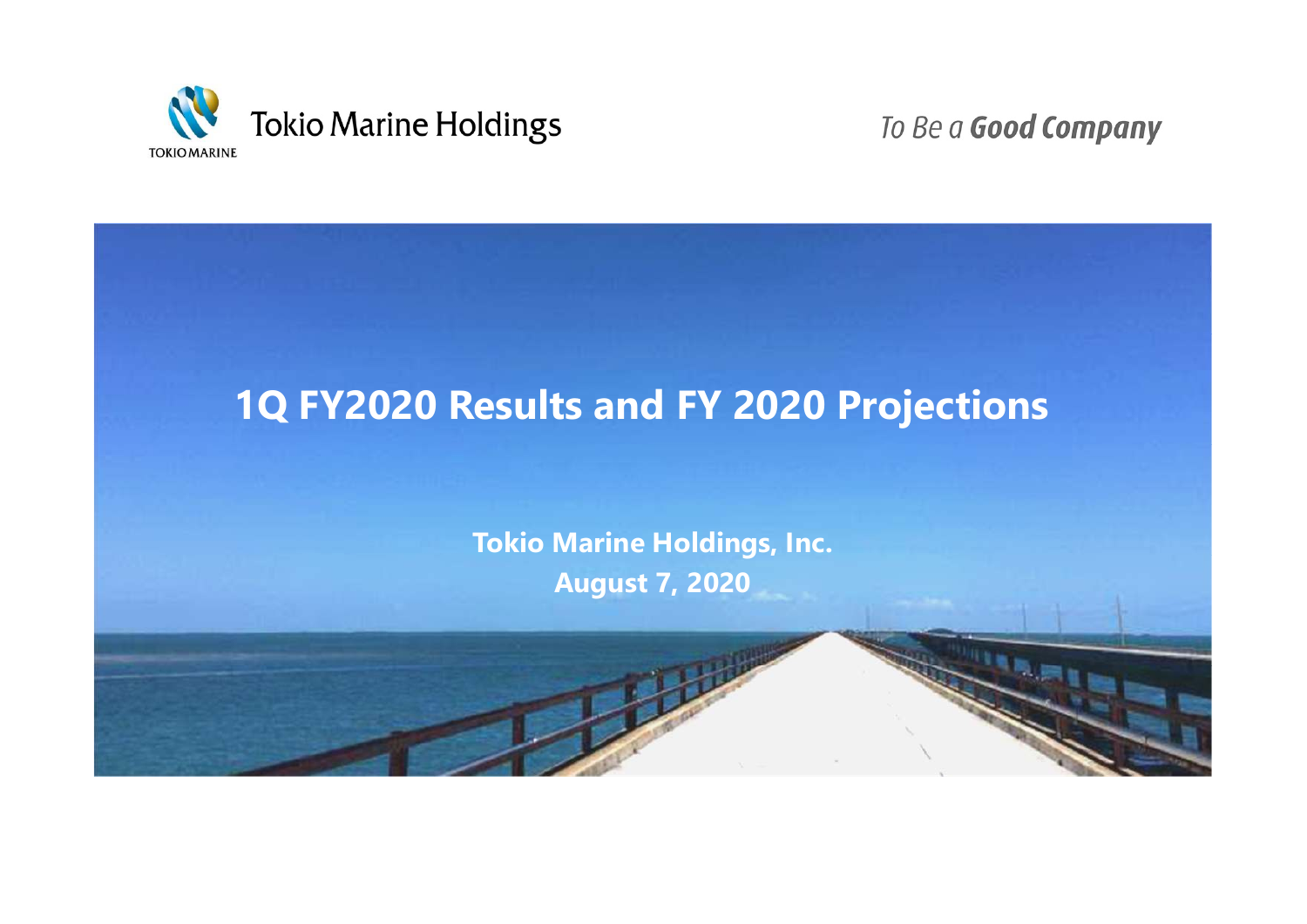

## **1Q FY2020 Results**

#### $\bullet$ **Highlight**

| $-$ Top-line              | 3   |
|---------------------------|-----|
| - Consolidated Net Income | . 4 |
| - Adjusted Net Income     | . 5 |

#### $\bullet$ **Domestic Non-Life**

| - TMNF Results                             | . 6 |
|--------------------------------------------|-----|
| $-$ TMNF NPW                               | . 7 |
| - TMNF Net Incurred Loss                   | . 8 |
| - TMNF Combined Ratio                      | . 9 |
| - TMNF Asset Management Results ········10 |     |

#### $\bullet$ **Domestic Life**

|  | - TMNL Results | . 11 |
|--|----------------|------|
|--|----------------|------|

#### $\bullet$ **International Insurance Business**

| - Net Premiums Written  | . 12 |
|-------------------------|------|
| - Business Unit Profits | . 13 |
| - Philadelphia          | . 14 |
| - Delphi                | 15   |
| - TMHCC                 | 16   |

## **FY2020 Projections**

| • Highlight             | . 18                                   |
|-------------------------|----------------------------------------|
| • Impacts of COVID-19   | . 19                                   |
| • Business Unit Profits | $\cdots \cdots \cdots \cdots \cdot 20$ |

## **Reference**

| <b>Adjusted Net Income and Business Unit Profit</b> |       |  |  |  |  |  |
|-----------------------------------------------------|-------|--|--|--|--|--|
|                                                     | 22    |  |  |  |  |  |
| <b>Definition of KPIs</b>                           | 23    |  |  |  |  |  |
| <b>Reconciliation of Adjusted Net Income </b> 24    |       |  |  |  |  |  |
| <b>Natural Catastrophes</b>                         | 25    |  |  |  |  |  |
| <b>NF Results</b>                                   | 26    |  |  |  |  |  |
| [Repost] FY2020 Profits (Pre COVID-19 Basis)        |       |  |  |  |  |  |
|                                                     | 27-28 |  |  |  |  |  |

| Abbreviations used in this material |  |                                                        |  |  |  |  |  |
|-------------------------------------|--|--------------------------------------------------------|--|--|--|--|--|
|                                     |  | TMNF : Tokio Marine & Nichido Fire Insurance Co., Ltd. |  |  |  |  |  |
|                                     |  | NF: Nisshin Fire & Marine Insurance Co., Ltd.          |  |  |  |  |  |
|                                     |  | TMNL : Tokio Marine & Nichido Life Insurance Co., Ltd. |  |  |  |  |  |
|                                     |  | TMHCC: Tokio Marine HCC                                |  |  |  |  |  |
|                                     |  | TMK : Tokio Marine Kiln                                |  |  |  |  |  |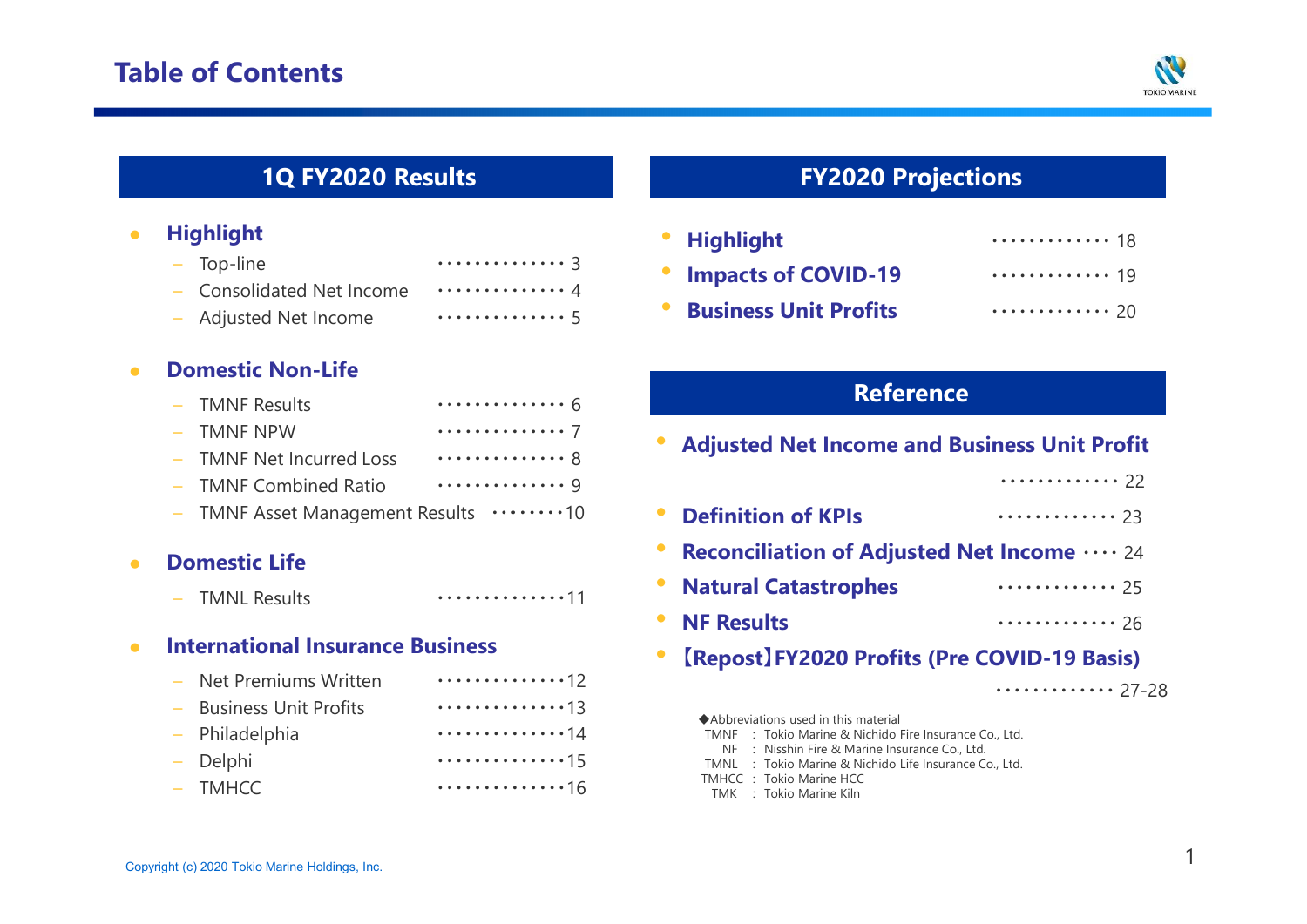



#### **<Reference>**

|                     | Applied FX rate (USD∕JPY) |                           |  |  |  |
|---------------------|---------------------------|---------------------------|--|--|--|
|                     | FY2019                    | <b>FY2020</b>             |  |  |  |
| End of June         | JPY 107.79                | JPY 107.74                |  |  |  |
| (DNL/Life)          | (+JPY3.20 from Mar. 2019) | (+JPY1.09 from Mar. 2020) |  |  |  |
| <b>End of March</b> | JPY 110.99                | JPY 108.83                |  |  |  |
| (International)     | (+JPY0.01 from Dec. 2018) | (+JPY0.73 from Dec. 2019) |  |  |  |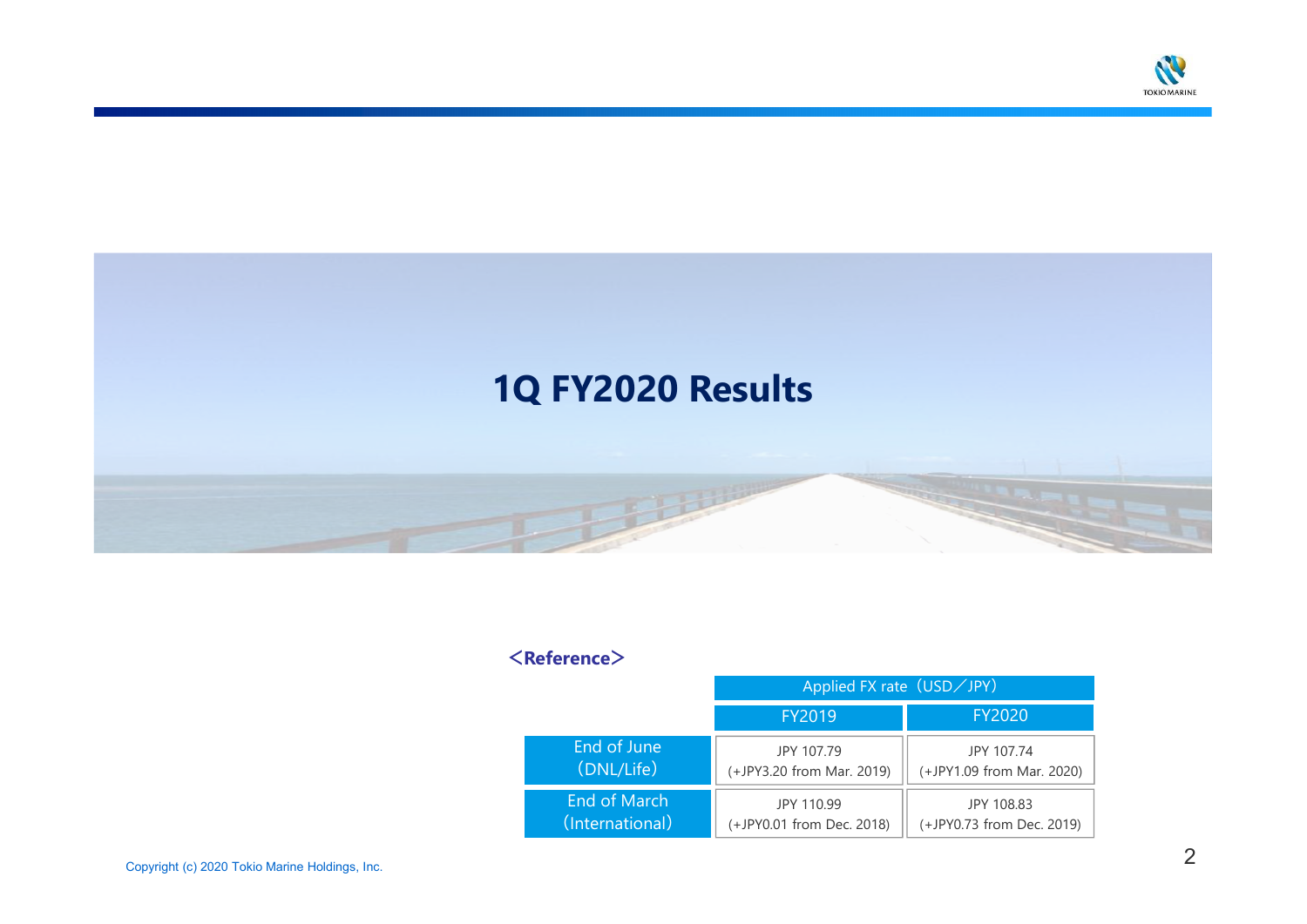## **Highlight 1: Top-line**



**Net premiums written grew +8.3% YoY (excluding FX effects) driven by steady domestic and overseas growth and rate increase despite the impacts of COVID-19.**

**Life insurance premiums fell -3.8% YoY (excluding FX effects) due to the self-imposed suspension of faceto-face sales activities to prevent the spread of COVID-19 infections in Japan.**

**■ Net Premiums Written (billions of JPY) ■ Life Insurance Premiums (billions of JPY)**



- 7 Domestic Non-Life NPW grew with rate revision and additional coverage for auto and fire insurance and increase in specialty insurance, covering the impacts from COVID-19 and fall in CALI
- 2 International insurance grew with execution of growth measures for each business and rate increase, covering the fall caused by appreciating yen and impact fromcautious underwriting with focusing on profitability



- - Domestic Life fell due to decrease in new policies caused by the self-imposed suspension of face-toface sales activities to prevent the spread of COVID-19 infections and in in-force policies caused by increased surrender
- 2 International Insurance grew from rate increase for TMHCC medical stop-loss and increased underwriting, despite appreciating yen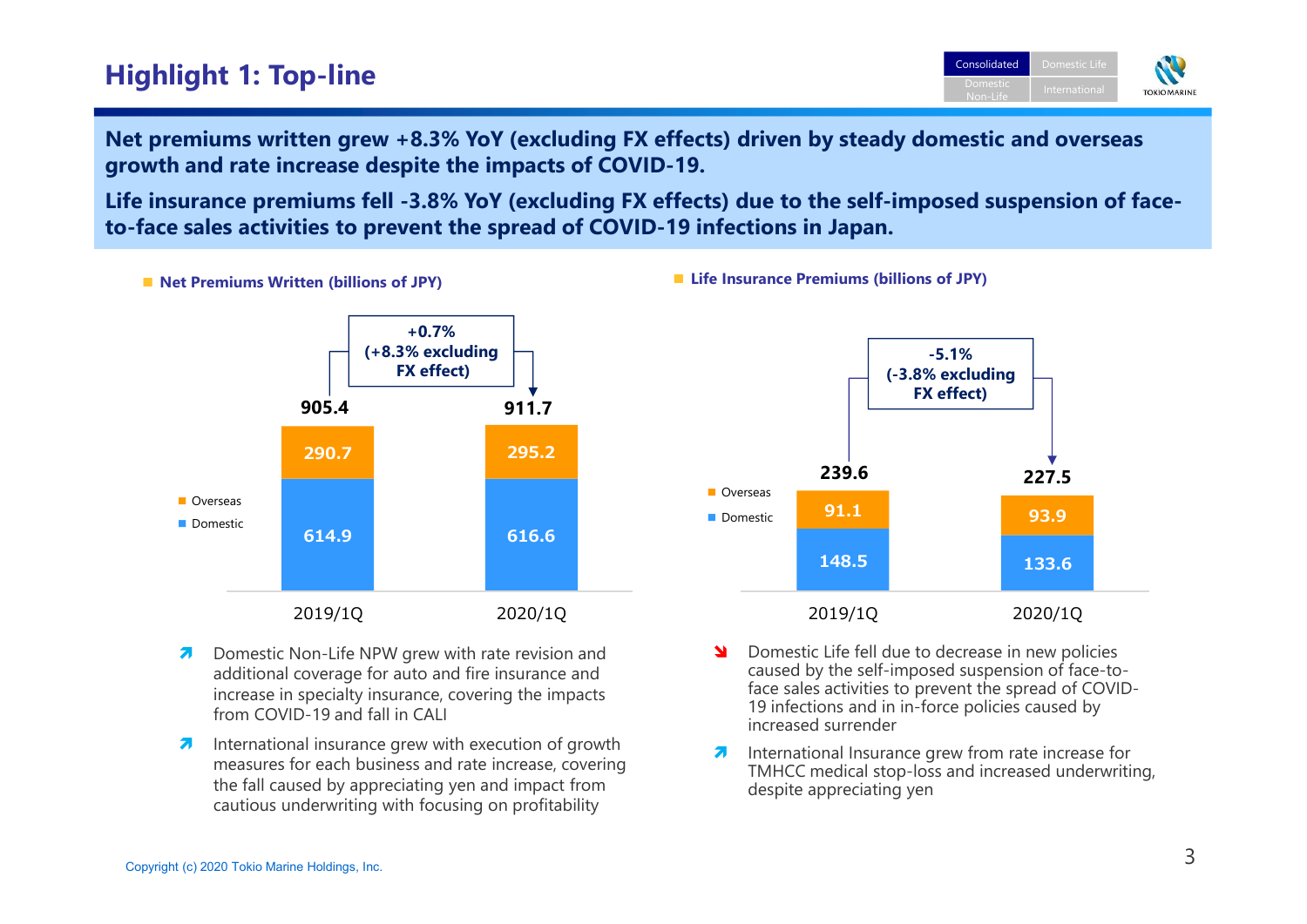## **Highlight 2: Consolidated Net Income**



**Consolidated net income fell by ¥13.4 bn YoY to ¥99.2bn due to the impacts of COVID-19. (-¥29.3bn: +¥9.3bn underwriting profit, -¥38.6bn net investment loss)** 

**Excluding these impacts, grew by ¥15.9bn YoY mainly due to a decrease in large and medium-size losses for TMNF, etc. despite the fall in net investment profit expected from the beginning of the year at international insurance segment.**



\*1 After consolidation adjustments \*2 Amortization of goodwill, purchase method adjustments, etc.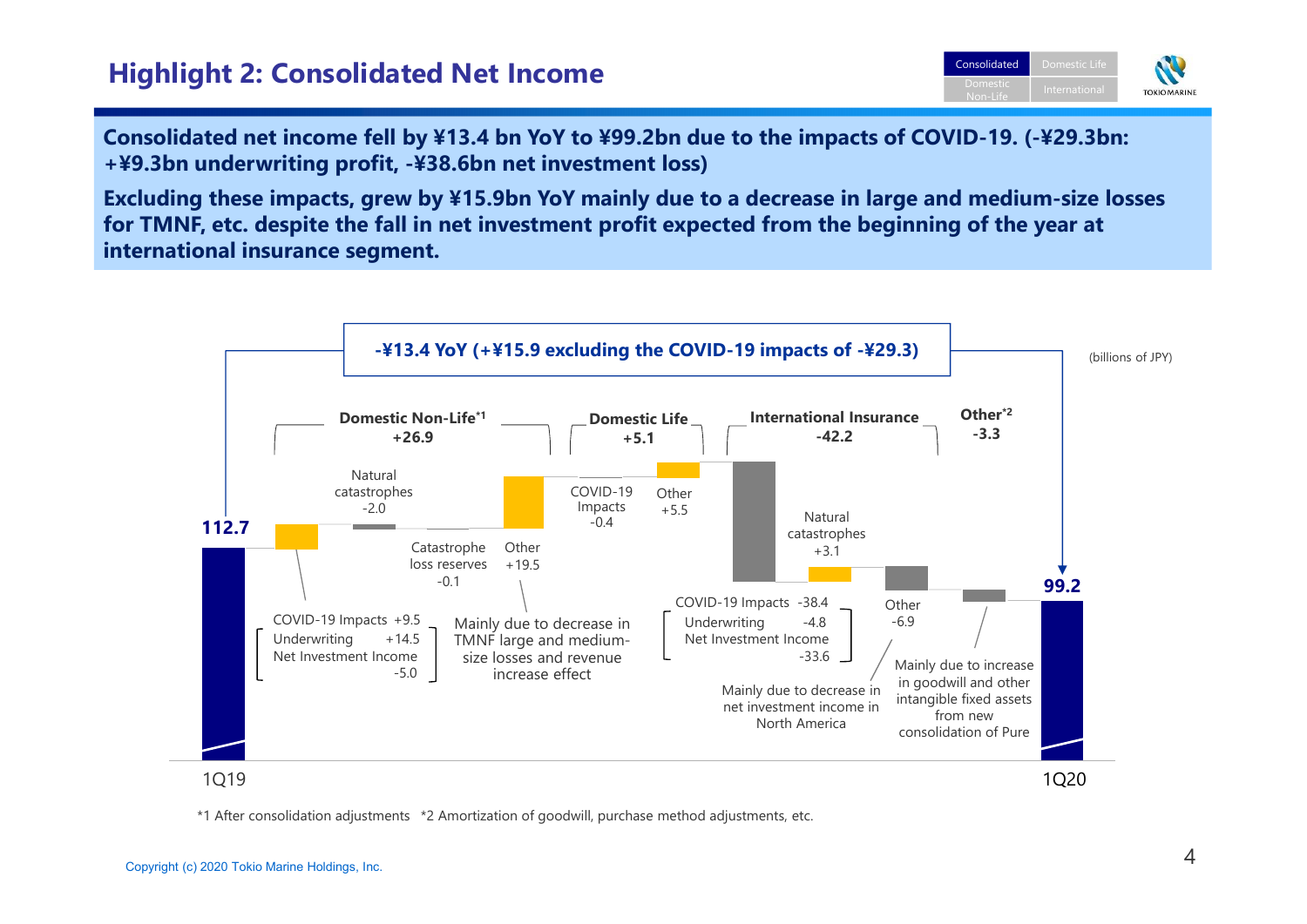## **Highlight 3: Adjusted Net Income**



**Adjusted net income fell by ¥6.6bn YoY to ¥141.0bn due to the impacts of COVID-19 (-¥28.8bn: +¥9.3bn underwriting profit, -¥38.1bn net investment loss) in line with financial accounting.**

**Profitability is steadily increasing, with growth of ¥22.2bn YoY excluding these impacts.**



\* Adjusted from consolidated net income to adjusted net income, etc.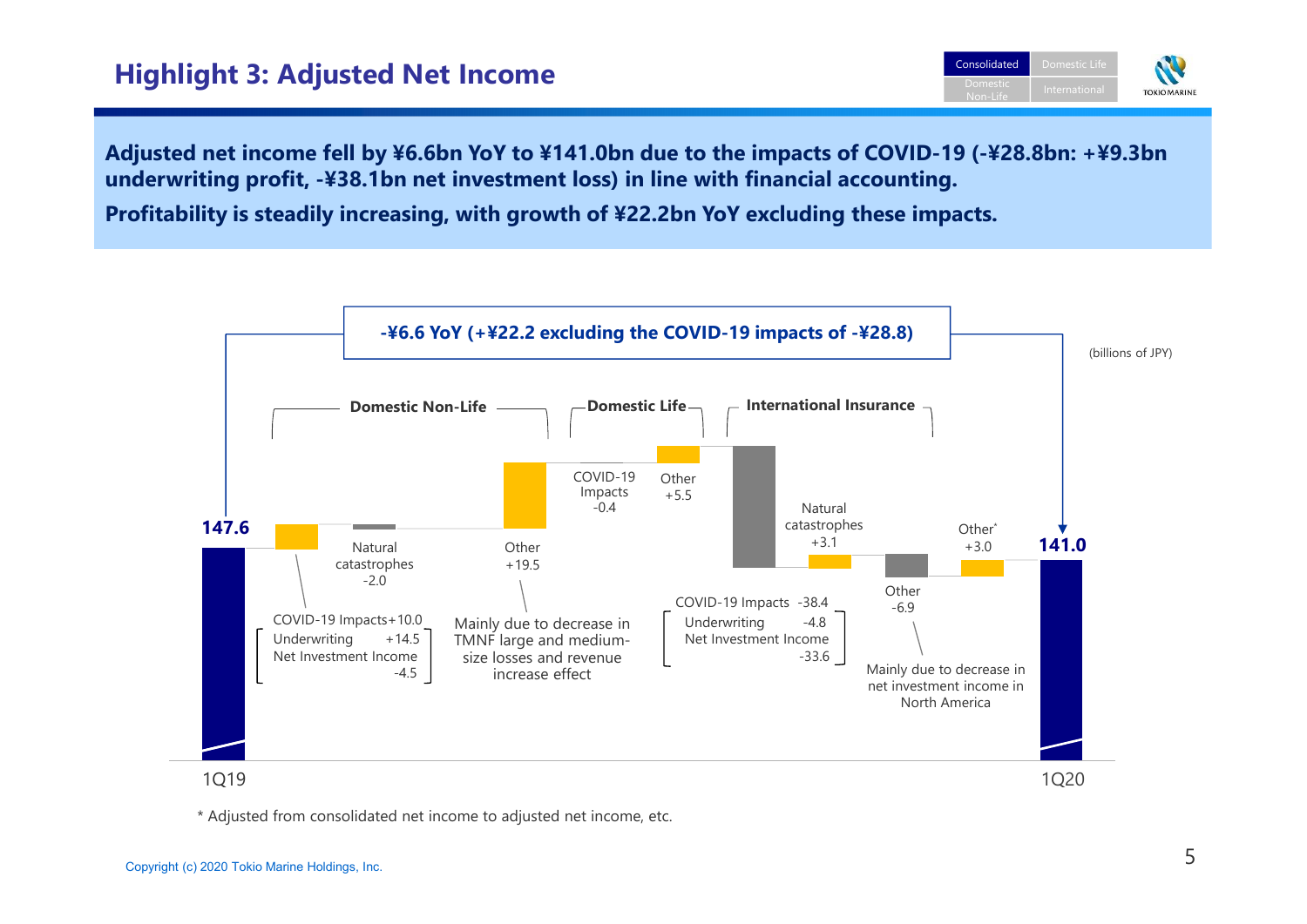

**Underwriting profit grew by ¥45.9bn YoY to ¥74.6bn mainly driven by decrease in net incurred losses.Net investment income and other decreased by ¥1.3bn YoY to ¥68.4bn mainly due to decrease in dividends from business-related equities.**

(billions of JPY)

**Net income increased by ¥30.8bn YoY to ¥110.0bn due to the factors above, etc.**

| , וניוט טווטוווען                      |                                                                                          |                                |                                   |                            |               |  |
|----------------------------------------|------------------------------------------------------------------------------------------|--------------------------------|-----------------------------------|----------------------------|---------------|--|
|                                        |                                                                                          | FY2019<br>10<br><b>Results</b> | FY2020                            |                            |               |  |
|                                        |                                                                                          |                                | 10 <sup>°</sup><br><b>Results</b> | COVID-19<br><b>Impacts</b> | YoY<br>Change |  |
| <b>Underwriting profit/loss</b>        |                                                                                          | 28.7                           | 74.6                              | 18.0                       | 45.9          |  |
|                                        | (Underwriting profit/loss: excluding<br>provision/reversal of catastrophe loss reserves) | 49.2                           | 95.4                              |                            | 46.2          |  |
|                                        | Net premiums written (Private insurance)                                                 | 503.9                          | 509.7                             |                            | 5.7           |  |
|                                        | Net premiums earned (Private insurance)*1                                                | 471.7                          | 483.3                             |                            | 11.6          |  |
|                                        | Net incurred losses (Private insurance)*2                                                | $-257.9$                       | $-223.2$                          |                            | 34.7          |  |
|                                        | Business expenses (Private insurance)                                                    | $-157.9$                       | $-159.8$                          |                            | $-1.8$        |  |
|                                        | Provision/Reversal of catastrophe loss reserves                                          | $-20.5$                        | $-20.7$                           |                            | $-0.2$        |  |
|                                        | Auto                                                                                     | $-8.7$                         | $-8.8$                            |                            | $-0.1$        |  |
|                                        | <b>Fire</b>                                                                              | $-4.4$                         | $-7.5$                            |                            | $-3.1$        |  |
| Net investment income (loss) and other |                                                                                          | 69.7                           | 68.4                              | $-6.0$                     | $-1.3$        |  |
| <b>Ordinary profit/loss</b>            |                                                                                          | 100.5                          | 145.7                             |                            | 45.1          |  |
| <b>Extraordinary gains/losses</b>      |                                                                                          | $-1.5$                         | $-2.1$                            |                            | $-0.6$        |  |
| <b>Net income/loss</b>                 |                                                                                          | 79.1                           | 110.0                             | 8.0                        | 30.8          |  |

\*1 Excluding provision for nat-cat underwriting reserves

\*2 Including loss adjustment expenses

(Notes)

1. Plus and minus of the figures in the above table correspond to positive and negative to profit respectively

2. Private insurance includes all lines excluding compulsory automobile liability insurance andresidential earthquake insurance

- Underwriting Profit:
- **A** Grew by ¥45.9bn YoY to ¥74.6bn mainly due to the following factors: factors:
	- Net premiums written (Private insurance) (see P.7 for details): **A** Grew mainly for auto and fire insurance rate revision
	- Net incurred losses (Private insurance) (see P.8 for details): **7** Fell mainly for auto insurance due to fall in accident frequency frequency
	- Business expenses (Private insurance) (see P.9 for details):
		- **Increased in agency commissions associated with**<br>consumption tay hike ats consumption tax hike, etc.
	- **Catastrophe loss reserves:** Overall provisions remained flat (provision mainly for fire)
- Net Investment Income and Other (See P.10 for details):
- **N** Decreased by ¥1.3bn YoY to ¥68.4bn mainly due to decrease in dividends from business-related equities from COVID-19 impacts
- Net Income:
- Increased by ¥30.8bn YoY to ¥110.0bn due to the factors above ats above, etc.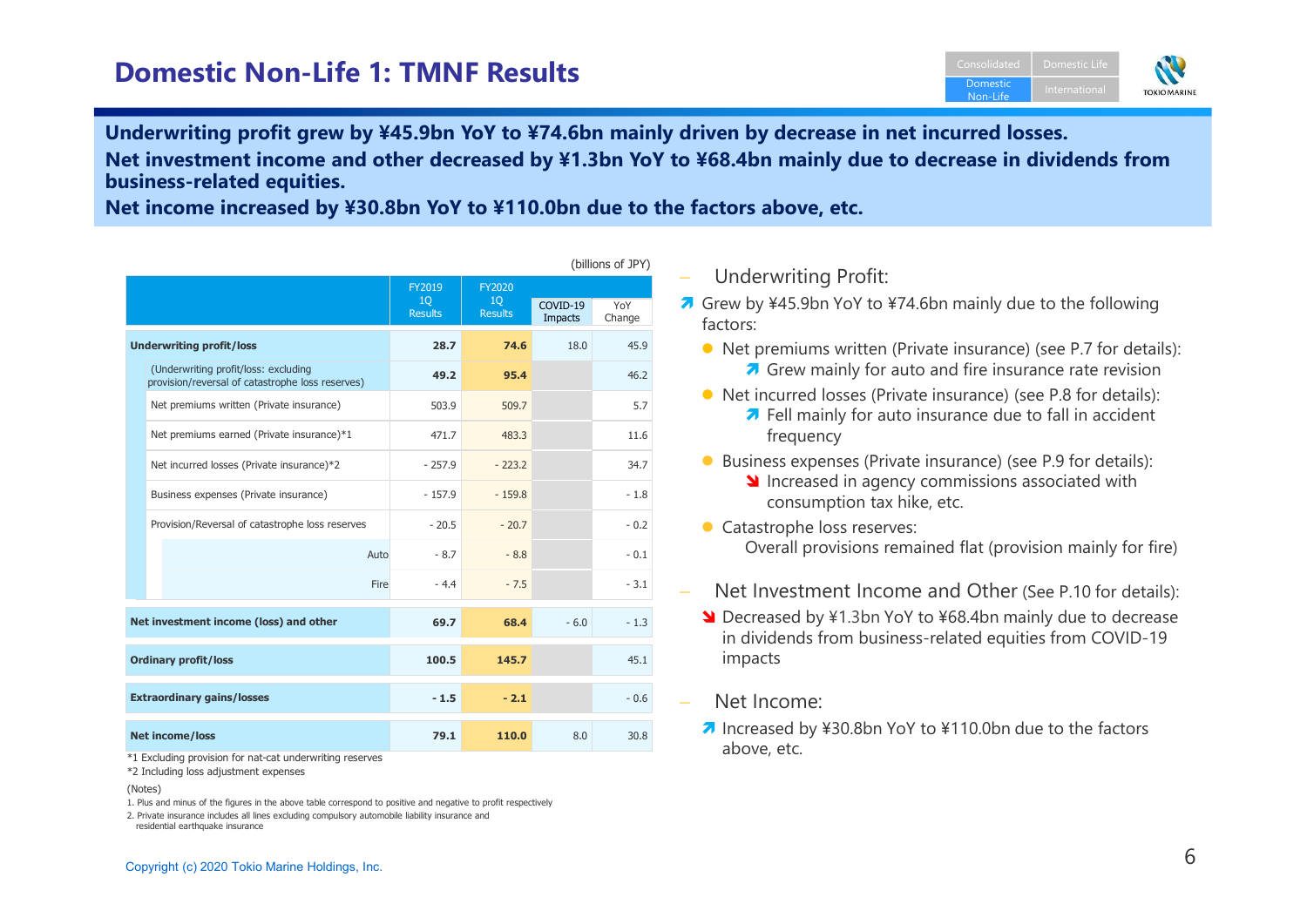## **Domestic Non-Life 2: TMNF NPW**



**Net premiums written (private insurance) increased by ¥5.7bn YoY to ¥509.7bn driven by auto and fire insurance rate revision, etc. despite the fall in P.A. caused by COVID-19 impacts.For all lines, increased by ¥1.9bn YoY to ¥570.9bn despite the fall in CALI due to decrease in the number of policies reaching maturity, etc.**

| (billions of JPY, except for %)       |                |                |        |               |  |
|---------------------------------------|----------------|----------------|--------|---------------|--|
|                                       | FY2019<br>1Q   | FY2020<br>1Q   | YoY    |               |  |
|                                       | <b>Results</b> | <b>Results</b> | Change | $\frac{0}{0}$ |  |
| Fire                                  | 71.9           | 74.5           | 2.6    | 3.7%          |  |
| Marine                                | 16.7           | 18.1           | 1.3    | 8.3%          |  |
| P.A.                                  | 59.1           | 54.1           | $-4.9$ | $-8.4%$       |  |
| Auto                                  | 272.4          | 276.5          | 4.1    | 1.5%          |  |
| <b>CALI</b>                           | 64.6           | 60.9           | $-3.6$ | $-5.7%$       |  |
| Other                                 | 83.9           | 86.4           | 2.5    | 3.0%          |  |
| <b>Total</b>                          | 568.9          | 570.9          | 1.9    | 0.3%          |  |
| o/w Private insurance<br><b>Total</b> | 503.9          | 509.7          | 5.7    | 1.1%          |  |

#### - Fire:

Grew for household and corporate due to increased<br>Coverage and domand for natural catactrophe and coverage and demand for natural catastrophe and rate revision in October 2019, etc.

#### - Marine:

- $\lambda$  Grew in hull (¥0.2bn) and cargo (¥1.0bn)
- P.A.:
	- **SI** Decrease in travel insurance premiums due to<br>COVID 19 COVID-19
- Auto:
	- **7** Grew driven by rate revision in January 2020, etc.
	- **S** Decrease in new vehicle sales due to COVID-19
- CALI:
	- S Fell due to decrease in the number of policies reaching maturity
- Other:
	- **A** Grew due to large contracts in liability insurance, etc.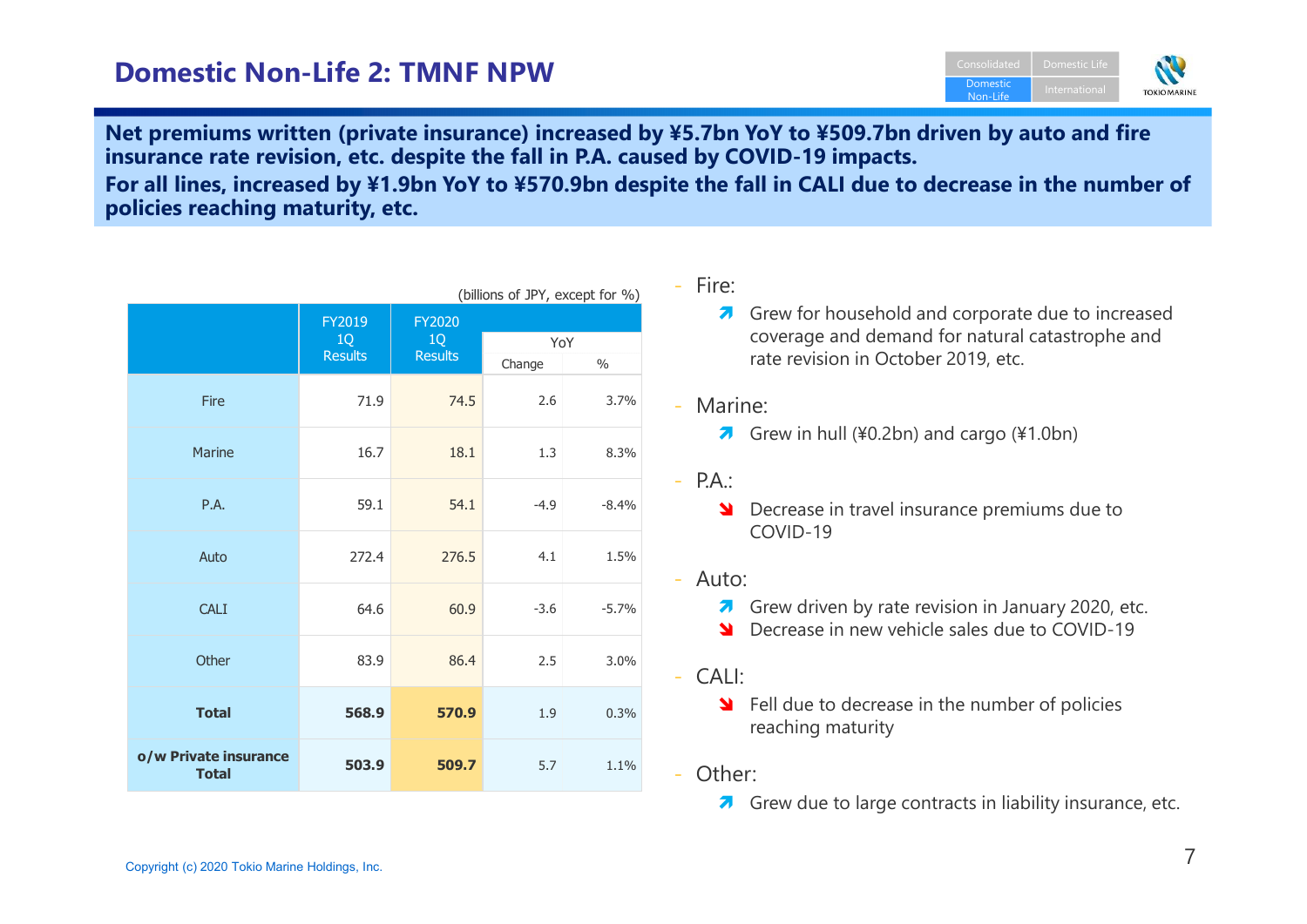

**Net incurred losses (private insurance) fell by ¥34.7bn YoY to ¥223.2bn due to significant decrease in accident frequency for auto and P.A. due to the impacts of COVID-19 (-¥36.0bn) despite the increase innatural catastrophe losses for fire and marine insurance (+¥2.9bn).** 

**For all lines, decreased by ¥37.2bn YoY to ¥272.1bn, including a decrease in net incurred losses for CALI.**

(billions of JPY)

| ן ייני יטייטוייטן                     |                      |                   |                |                   |         |                |  |
|---------------------------------------|----------------------|-------------------|----------------|-------------------|---------|----------------|--|
|                                       | FY2019               |                   | FY2020<br>1Q   |                   | YoY     |                |  |
|                                       | 1Q<br><b>Results</b> | Nat-Cat<br>losses | <b>Results</b> | Nat-Cat<br>losses | Change  | $\frac{0}{0}$  |  |
| Fire                                  | 30.9                 | 0.0               | 26.6           | 2.1               |         | $-4.3 -13.9%$  |  |
| Marine                                | 9.8                  |                   | 10.6           | 0.6               | 0.8     | 8.2%           |  |
| P.A.                                  | 22.9                 |                   | 17.3           | $\qquad \qquad -$ | $-5.6$  | $-24.6%$       |  |
| Auto                                  | 149.4                | 0.0               | 124.7          | 0.0               | $-24.6$ | $-16.5%$       |  |
| <b>CALI</b>                           | 51.3                 |                   | 48.8           |                   | $-2.5$  | $-4.9%$        |  |
| Other                                 | 44.7                 | 0.0               | 43.8           | 0.0               | $-0.8$  | $-2.0%$        |  |
| <b>Total</b>                          | 309.3                | 0.0               | 272.1          | 2.9               | $-37.2$ | $-12.0%$       |  |
| o/w Private insurance<br><b>Total</b> | 257.9                | 0.0               | 223.2          | 2.9               |         | $-34.7 -13.5%$ |  |

– Fire:

- 7 Decrease in large and medium-size losses
- *A* Other losses decreased mainly for corporate
- **N** Increase in incurred losses for natural catastrophes

– Marine:

- **Increase in incurred losses for natural catastrophes**
- P.A.:

**7** Decrease in accident frequency due to COVID-19 related stay at home policies, etc.

- Auto:
	- **7** Decrease in accident frequency due to COVID-19 related stay at home policies
- Other:
	- **7** Decrease in large and medium-size losses

(Notes)

Including loss adjustment expenses in the above table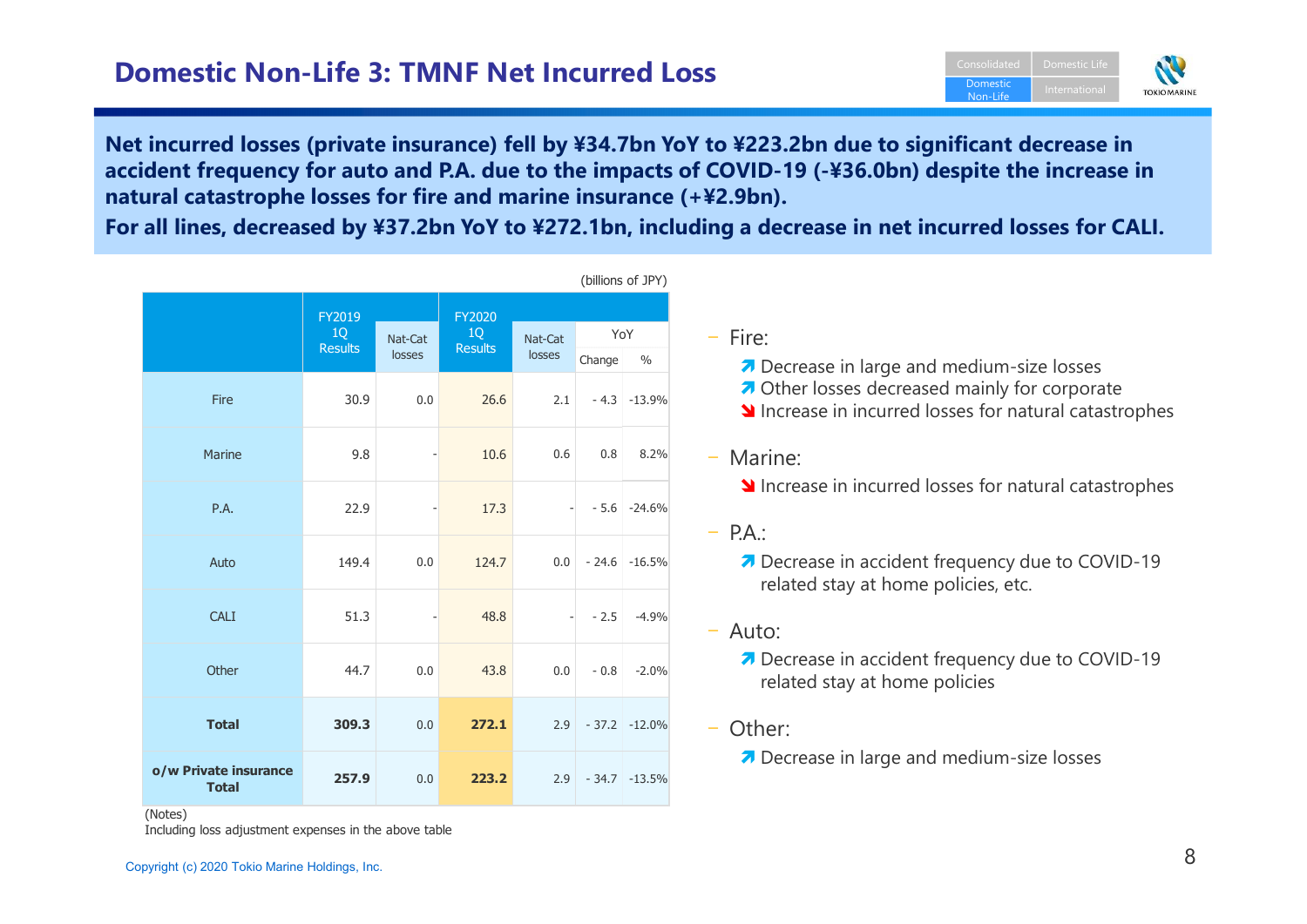## **Domestic Non-Life 4: TMNF Combined Ratio**



**E/I loss ratio decreased by -8.5pt YoY to 46.2% mainly due to decrease in net incurred losses from the impacts of COVID-19.Expense ratio remained flat YoY to 31.4% as the decrease in corporate expense ratio offset the increase in agency commission ratio.**

**Combined ratio improved by 8.5pt YoY to 77.5% due to the factors above, etc.**



|                          |                             |                                              |                      |               | (billions of JPY) |
|--------------------------|-----------------------------|----------------------------------------------|----------------------|---------------|-------------------|
|                          |                             | <b>FY2018</b>                                | FY2019               | <b>FY2020</b> |                   |
|                          |                             | 10<br>10<br><b>Results</b><br><b>Results</b> | 10<br><b>Results</b> | YoY<br>Change |                   |
|                          | <b>Net premiums written</b> | 489.9                                        | 503.9                | 509.7         | 5.7               |
| Net premiums earned*2    |                             | 467.6                                        | 471.7                | 483.3         | 11.6              |
| Net incurred losses*1    |                             | 263.7                                        | 257.9                | 223.2         | $-34.7$           |
| <b>Business expenses</b> |                             | 156.5                                        | 157.9                | 159.8         | 1.8               |
|                          | Corporate expenses          | 58.9                                         | 56.6                 | 53.9          | $-2.6$            |
|                          | Agency commissions          | 97.6                                         | 101.3                | 105.8         | 4.5               |

\*1 Including loss adjustment expenses

\*2 Excluding provision for nat-cat underwriting reserves

- 
- Increased by 4.9pt for marine insurance mainly due to the increase in net incurred losses for natural catastrophes
- –Expense Ratio:
	- Agency commission ratio increased by 0.7pt due to the effect of consumption tax hike, etc.
	- **T** Corporate expense ratio decreased by -0.6pt due to the increase in net premiums written, etc.
- Combined ratio:

Combined ratio improved by -8.5pt YoY to 77.5% due to the factors above, etc.

#### **E/I Loss Ratio\*1**

|                                          | FY2019               | <b>FY2020</b>        |                   |
|------------------------------------------|----------------------|----------------------|-------------------|
|                                          | 10<br><b>Results</b> | 10<br><b>Results</b> | YoY<br>Change     |
| Fire                                     | 45.3%                | 37.0%                | $-8.3pt$          |
| Marine                                   | 62.7%                | 67.6%                | 4.9 <sub>pt</sub> |
| P.A.                                     | 54.2%                | 42.3%                | $-11.9pt$         |
| Auto                                     | 56.5%                | 46.2%                | $-10.2pt$         |
| Other                                    | 55.5%                | 51.7%                | $-3.8pt$          |
| <b>Private insurance</b><br><b>Total</b> | 54.7%                | 46.2%                | $-8.5pt$          |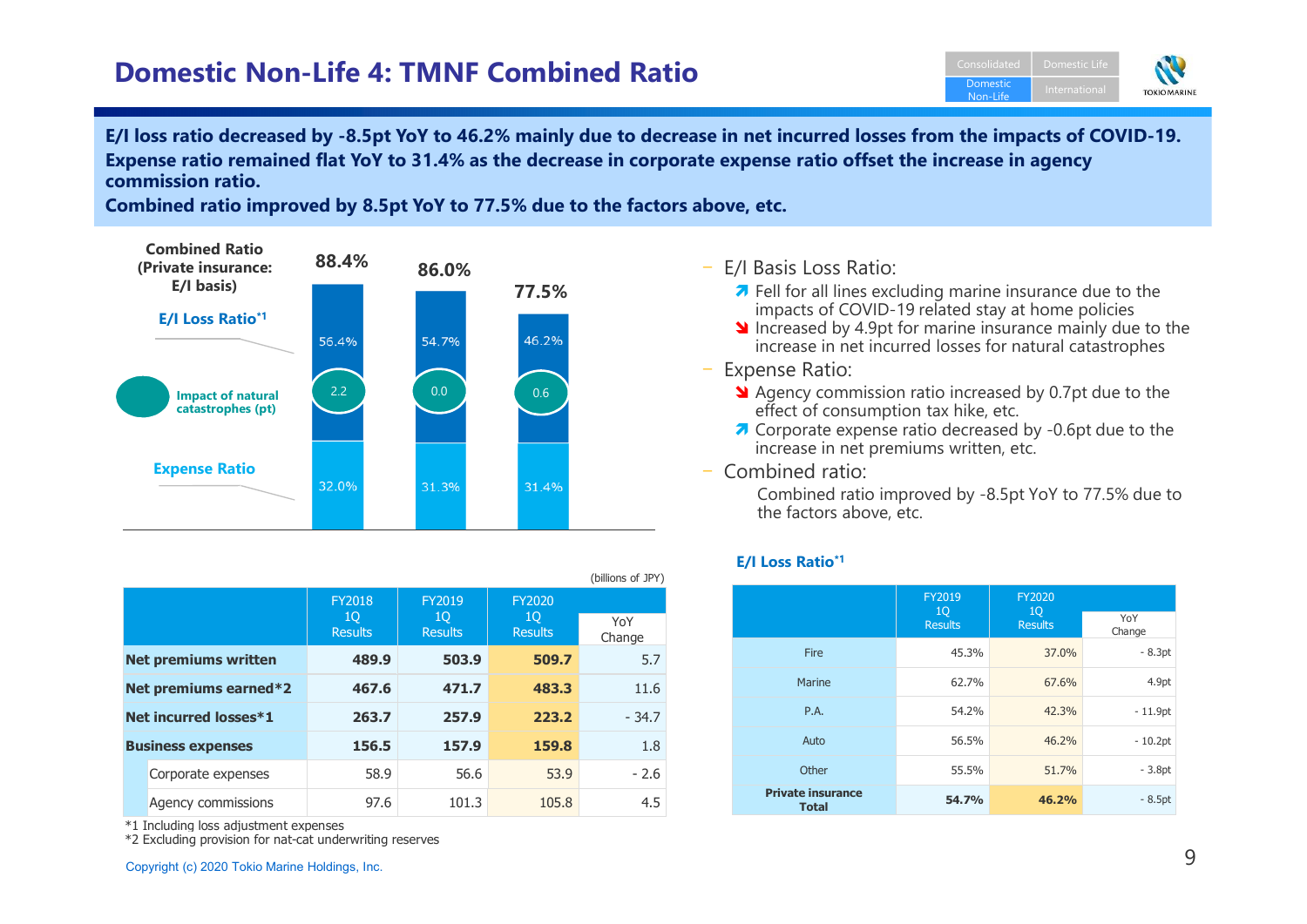

#### **Net investment income and other decreased by ¥1.3bn YoY to ¥68.4bn mainly because of a drop in dividends income on business-related equities due to the impacts of the COVID-19.**

|                                                      |                      |                      |                       | (billions of JPY) |
|------------------------------------------------------|----------------------|----------------------|-----------------------|-------------------|
|                                                      | FY2019               | <b>FY2020</b>        |                       |                   |
|                                                      | 1Q<br><b>Results</b> | 1Q<br><b>Results</b> | $COVID-19$<br>Impacts | YoY<br>Change     |
| Net investment income and other                      | 69.7                 | 68.4                 | $-6.0$                | $-1.3$            |
| Net investment income                                | 80.9                 | 77.7                 | $-6.0$                | $-3.1$            |
| Net interest and dividends income                    | 45.4                 | 45.3                 | $-4.0$                | $-0.0$            |
| Interest and dividends                               | 55.3                 | 54.4                 |                       | $-0.8$            |
| Transfer of investment income<br>on deposit premiums | $-9.8$               | $-9.1$               |                       | 0.7               |
| Net capital gains                                    | 35.5                 | 32.4                 | $-2.0$                | $-3.0$            |
| Gains/Losses on sales of securities                  | 42.2                 | 39.5                 |                       | $-2.6$            |
| Impairment losses on securities                      | $-1.5$               | $-2.8$               |                       | $-1.3$            |
| Gains/Losses on derivatives                          | $-2.9$               | $-5.8$               |                       | $-2.9$            |
| Other investment income and expenses                 | 0.1                  | 0.0                  |                       | $-0.0$            |
| Others                                               | $-2.4$               | 1.5                  |                       | 3.9               |
| Other ordinary income and expenses                   | $-11.1$              | $-9.2$               |                       | 1.8               |

Note: Plus and minus of the figures in the above table correspond to positive and negative to profit respectively.

- Decrease in dividends income from business-related equities
- **Increase in dividends income from overseas**<br>subsidiaries

#### Net capital gains:

- **SEPTE 19.5 In Section** Sales of business-related equities<br> **SEPTE 19.5 In Section** Consingless on derivatives held for
- − Net interest and dividends income:<br>
<br>
 Decrease in dividends income from business-related<br>
equities<br>
 Increase in dividends income from overseas<br>
subsidiaries<br>
→ Net capital gains:<br>
<br>
 Decrease in gains/losses on de Decrease in gains/losses on derivatives held for hedging purposes due to interest rate and FX rate fluctuations
	- $\overline{\boldsymbol{v}}$ Increase in FX gains/losses

¥40.0bn capital gains from sales of business-related equities, ¥2.0bn decrease YoY (Sales of business-related equities was ¥50.0bn)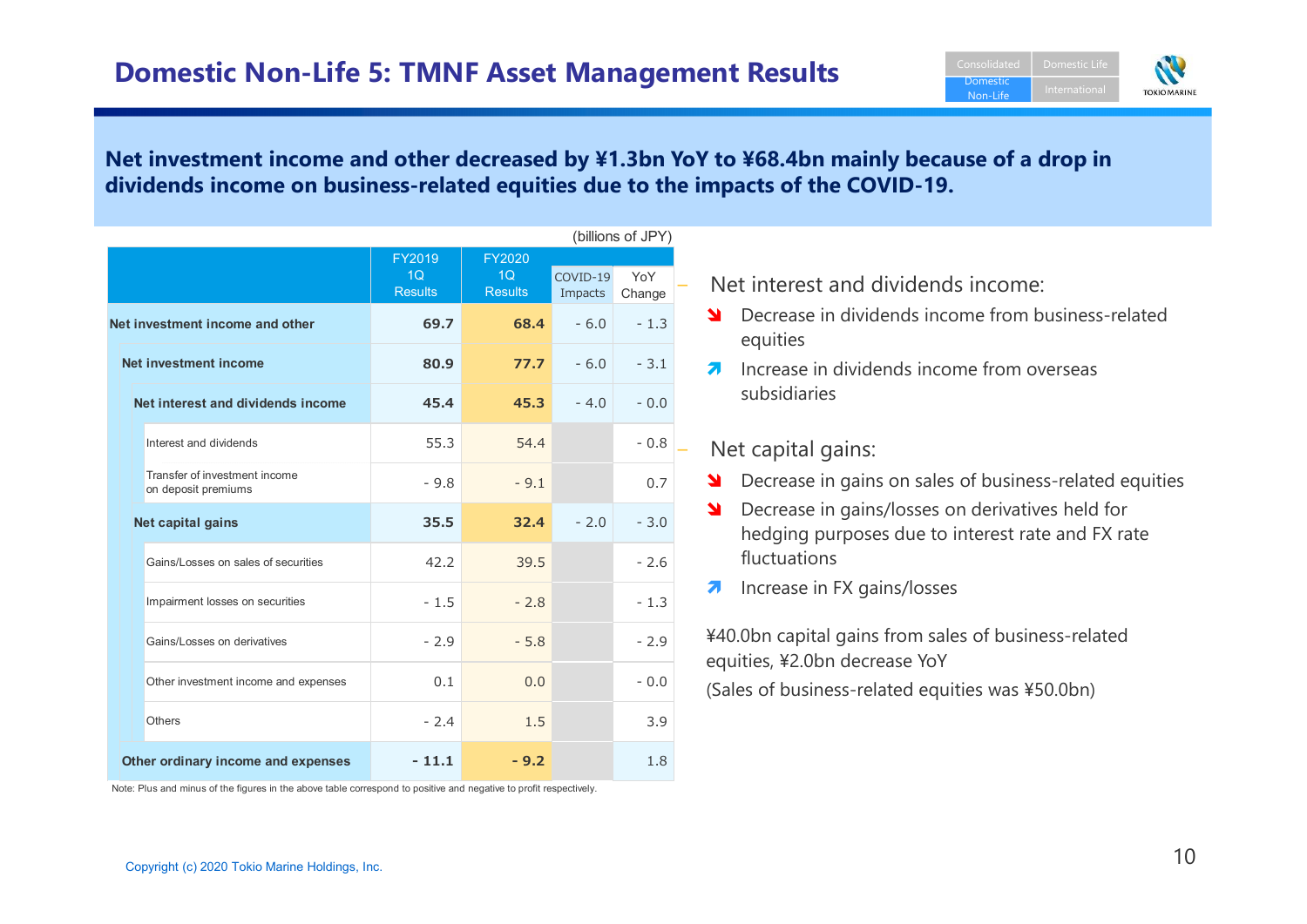

**New policies ANP decreased by 21.5% YoY mainly due to the self-imposed suspension of face-to-face sales activities to prevent the spread of COVID-19 infections.**

 **Net income increased by ¥4.7bn YoY to ¥8.4bn mainly due to the reversal effect of the increase in system development expenses in 1Q FY2019 and a drop in FX hedging costs.**

|                |                |        | (billions of JPY) |
|----------------|----------------|--------|-------------------|
| FY2019         | <b>FY2020</b>  |        |                   |
| 1Q             | 1 <sub>O</sub> | YoY    |                   |
| <b>Results</b> | <b>Results</b> | Change | $\%$              |
|                |                |        |                   |
| 8.4            | 6.6            | $-1.8$ | $-21.5%$          |
|                |                |        |                   |
|                |                |        |                   |
|                |                |        | $-2.4%$           |
|                | 849.7          | 828.9  | $-20.8$           |

|                                   | FY2019               | FY2020                           |          |        |
|-----------------------------------|----------------------|----------------------------------|----------|--------|
|                                   | 1Q<br><b>Results</b> | 1 <sub>O</sub><br><b>Results</b> | COVID-19 | YoY    |
|                                   |                      |                                  | Impacts  | Change |
| <b>Ordinary income</b>            | 234.0                | 240.1                            |          | 6.1    |
| Insurance premiums and other      | 207.0                | 198.5                            |          | $-8.4$ |
|                                   |                      |                                  |          |        |
| <b>Net income</b>                 | 3.7                  | 8.4                              | $-0.4$   | 4.7    |
|                                   |                      |                                  |          |        |
| <b>Ordinary profit</b>            | 4.0                  | 11.9                             |          | 7.9    |
| (-) Capital gains / losses        | $-3.4$               | $-2.2$                           |          | 1.2    |
| (-) Non-recurring income / losses | $-0.1$               | $-0.0$                           |          | 0.0    |
| <b>Core operating profit</b>      | 7.6                  | 14.2                             | $-0.5$   | 6.6    |

(billions of JPY)

## - New Policies ANP

Impact of the self-imposed suspension of face-to-face<br>
selected in the second of GOVID 10 sales activities to prevent the spread of COVID-19 infections

## - In-force Policies ANP

Impact of a reduction in in-force policies caused by<br>increased currently at a which avec adol on increase increased surrender, etc., which exceeded an increase in new policies, in corporate insurance

- Net Income
	- $\bullet$  Decrease in business expenses due to factors such as the reversal effect of the increase in system development expenses in 1Q FY2019
	- **7** Improvement in capital gains/losses due to smaller FX hedging costs, etc.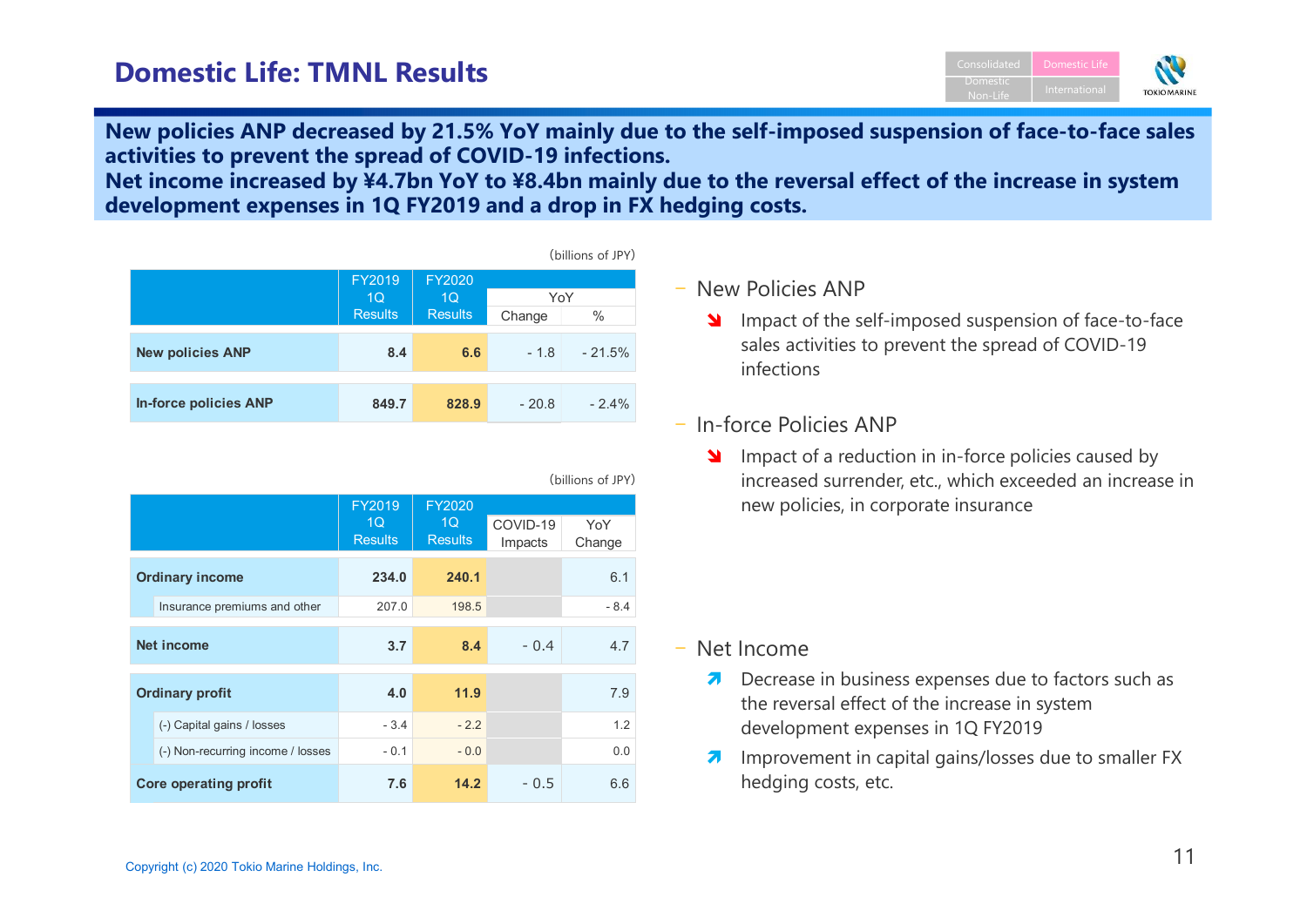

#### **NPW grew 1.6% YoY on a local currency basis thanks to the execution of growth measures in each business, exceeding the reduction caused by the underwriting practice focusing on profitability. The impacts of COVID-19 on NPW was small.**

|              |                                               |                                |                                       |         |          | (billions of JPY, except for %)          |                                                                                                                                    |
|--------------|-----------------------------------------------|--------------------------------|---------------------------------------|---------|----------|------------------------------------------|------------------------------------------------------------------------------------------------------------------------------------|
|              |                                               | FY2019<br>1Q<br><b>Results</b> | <b>FY2020</b><br>1Q<br><b>Results</b> | YoY     |          |                                          | North America (See P. 14-16 for details)<br>Philadelphia: Although premiums were raised for the renewed<br>N                       |
|              | Applied FX rate                               | As of end-<br>Mar. 2019        | As of end-<br>Mar. 2020               | Change  | $\%$     | (Ref.)<br>YoY<br>(Excluding              | contracts (+9.0%), NPW decreased due to the underwriting<br>practice focusing on profitability                                     |
|              | (USD/JPY)                                     | JPY 110.9                      | JPY 108.8                             |         |          | $FX$ effects) <sup><math>*4</math></sup> | Delphi: NPW rose thanks to the expanded underwriting of<br>7<br>non-life book                                                      |
|              | North America <sup>*1</sup>                   | 282.1                          | 290.7                                 | 8.5     | 3.0%     | 5.1%                                     | TMHCC: NPW grew mainly due to rate increase in medical<br>7                                                                        |
|              | Philadelphia                                  | 87.2                           | 82.4                                  | $-4.8$  | $-5.5%$  | $-3.7%$                                  | stop-loss and the expanded underwriting of segments<br>outside the U.S.                                                            |
|              | Delphi                                        | 76.0                           | 80.9                                  | 4.9     | 6.5%     | 8.6%                                     | Europe, Middle East & Africa<br>NPW decreased due to an increase in ceding to stabilize<br>N                                       |
|              | <b>TMHCC</b>                                  | 101.0                          | 110.7                                 | 9.7     | 9.6%     | 11.8%                                    | income in Europe and the impact of changes made to the<br>managerial accounting rules applied to Hollard (-¥2.1bn)                 |
|              | Europe & Middle East<br>& Africa <sup>2</sup> | 42.9                           | 35.4                                  | $-7.4$  | $-17.4%$ | $-7.8%$                                  | South & Central America                                                                                                            |
|              | South &<br><b>Central America</b>             | 34.2                           | 27.2                                  | $-7.0$  | $-20.6%$ | 7.3%                                     | Despite the expanded underwriting of corporate products,<br>¥<br>NPW decreased due to the impact of the stronger yen               |
|              | Asia & Oceania                                | 47.1                           | 45.7                                  | $-1.4$  | $-3.0%$  | 3.3%                                     | Asia & Oceania                                                                                                                     |
|              | Total Non-Life <sup>*3</sup>                  | 415.5                          | 399.1                                 | $-16.3$ | $-3.9%$  | 1.4%                                     | NPW shrank due to the impact of the stronger yen, although<br>NPW in Australia and elsewhere increased                             |
| Life         |                                               | 24.0                           | 23.4                                  | $-0.6$  | $-2.7%$  | 4.7%                                     | Life<br>Despite an increase mainly in Thailand, NPW fell due to the<br>Я                                                           |
| <b>Total</b> |                                               | 439.5                          | 422.6                                 | $-16.9$ | $-3.9%$  | 1.6%                                     | impact of the stronger yen                                                                                                         |
|              |                                               |                                |                                       |         |          |                                          | *1: North American figures include European and Reinsurance businesses of TMHCC, but do not include North American business of TMK |

\*2: Figures of "Europe, Middle East & Africa" include North American business of TMK, but do not include European and Reinsurance businesses of THMCC.

\*3: Total Non-Life figures include some life insurance figures of composite overseas subsidiaries.

\*4: Excluding the FX impact for conversion to the Japanese yen.

The above figures of International Insurance Business are the total of foreign branches of TMNF, equity method investees, and non-consolidated companies, etc., and are aligned with the disclosure format of our IR materials from before.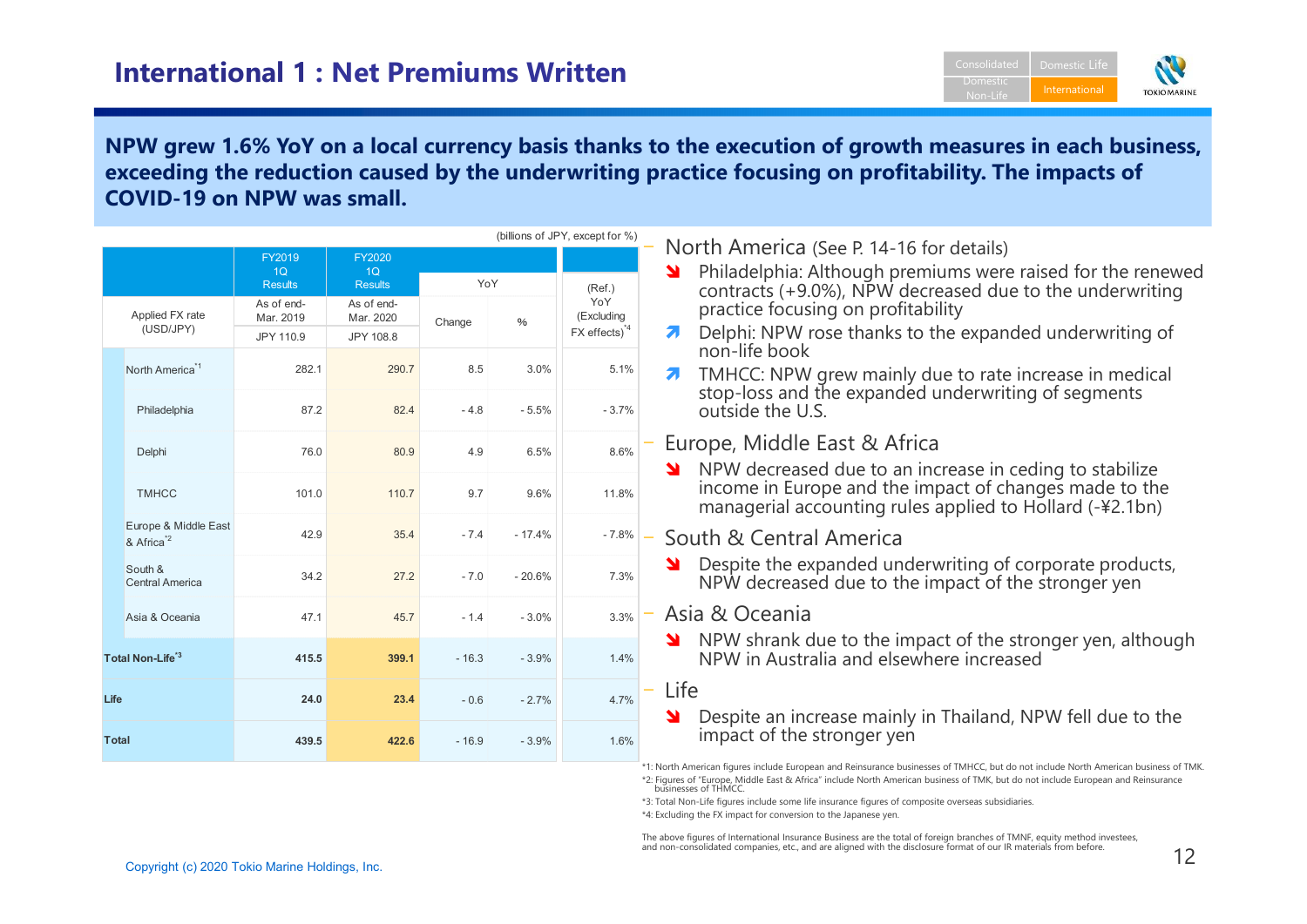

#### **Business unit profits shrank by ¥46.1bn YoY mainly due to the impacts of COVID-19 (-¥41.8bn). Of the ¥41.8bn reduction, -¥5.0bn was related to underwriting (mainly through event cancellation and BI payments) and -¥36.7bn\*1 was related to investment.**

|      |                                                          |                                |                                       |                                                                                                                                                                                                                                      |           | (billions of JPY, except for %)                 | North America (See P. 14-16 for details)                                                                                                                                                                                                                                                                                                                                                                           |
|------|----------------------------------------------------------|--------------------------------|---------------------------------------|--------------------------------------------------------------------------------------------------------------------------------------------------------------------------------------------------------------------------------------|-----------|-------------------------------------------------|--------------------------------------------------------------------------------------------------------------------------------------------------------------------------------------------------------------------------------------------------------------------------------------------------------------------------------------------------------------------------------------------------------------------|
|      |                                                          | FY2019<br>1Q<br><b>Results</b> | <b>FY2020</b><br>1Q<br><b>Results</b> | YoY                                                                                                                                                                                                                                  |           | (Ref.)                                          | Profits decreased mainly due to the impacts of COVID-19<br>¥                                                                                                                                                                                                                                                                                                                                                       |
|      | Applied FX rate<br>(USD/JPY)                             | As of end-<br>Mar. 2019        | As of end-<br>Mar. 2020               | Change                                                                                                                                                                                                                               | %         | YoY<br>(Excluding<br>$FX$ effects) <sup>5</sup> | (-¥30.0bn) and a drop in net investment income (-¥3.9bn)<br>anticipated from the beginning of the year, although net<br>incurred losses related to natural catastrophes decreased                                                                                                                                                                                                                                  |
|      |                                                          | JPY 110.9                      | JPY 108.8                             |                                                                                                                                                                                                                                      |           |                                                 | Europe, Middle East & Africa                                                                                                                                                                                                                                                                                                                                                                                       |
|      | North America <sup>*2</sup>                              | 44.6                           | 12.3                                  | $-32.3$                                                                                                                                                                                                                              | $-72.4%$  | $-71.9%$                                        | Although FX gains/losses improved in Europe, profits                                                                                                                                                                                                                                                                                                                                                               |
|      | Philadelphia                                             | 10.3                           | 7.2                                   | $-3.1$                                                                                                                                                                                                                               | $-30.2%$  | $-28.8%$                                        | decreased due to the impacts of COVID-19 (-¥3.3bn)                                                                                                                                                                                                                                                                                                                                                                 |
|      |                                                          |                                |                                       |                                                                                                                                                                                                                                      |           |                                                 | South & Central America                                                                                                                                                                                                                                                                                                                                                                                            |
|      | Delphi                                                   | 21.2                           | $-3.2$                                | $-24.4$                                                                                                                                                                                                                              | $-115.1%$ | $-115.4%$                                       | Profits shrank mainly due to the higher loss ratio recorded in<br>Brazil which posted strong profits in the same quarter of the                                                                                                                                                                                                                                                                                    |
|      | <b>TMHCC</b>                                             | 10.9                           | 8.7                                   | $-2.2$                                                                                                                                                                                                                               | $-20.3%$  | $-18.7%$                                        | previous year                                                                                                                                                                                                                                                                                                                                                                                                      |
|      | Europe & Middle East<br>& Africa <sup>3</sup><br>South & | 1.7                            | 0.6                                   | $-1.1$                                                                                                                                                                                                                               | $-64.2%$  | $-61.6%$                                        | Asia & Oceania                                                                                                                                                                                                                                                                                                                                                                                                     |
|      |                                                          |                                |                                       |                                                                                                                                                                                                                                      |           |                                                 | Profits grew due to factors such as the improved profitability<br>in auto insurance in Thailand                                                                                                                                                                                                                                                                                                                    |
|      | <b>Central America</b>                                   | 3.4                            | 1.9                                   | $-1.4$                                                                                                                                                                                                                               | $-42.3%$  | $-21.9%$                                        | $Life^{\star 6}$                                                                                                                                                                                                                                                                                                                                                                                                   |
|      | Asia & Oceania                                           | 3.9                            | 4.2                                   | 0.2                                                                                                                                                                                                                                  | 6.0%      | 12.0%                                           | Profits decreased mainly due to the economic environment                                                                                                                                                                                                                                                                                                                                                           |
|      |                                                          |                                |                                       |                                                                                                                                                                                                                                      |           |                                                 | fluctuation caused by COVID-19 (-¥7.3bn)                                                                                                                                                                                                                                                                                                                                                                           |
|      | Total Non-Life <sup>*4</sup>                             | 55.0                           | 21.1                                  | $-33.9$                                                                                                                                                                                                                              | $-61.6%$  | $-59.9%$                                        | Pure<br>$\overline{\phantom{m}}$                                                                                                                                                                                                                                                                                                                                                                                   |
| Life |                                                          | 2.7                            | $-9.3$                                | $-12.1$                                                                                                                                                                                                                              |           |                                                 | Profits grew thanks to the new consolidation (recorded the<br>applicable portion of the period)                                                                                                                                                                                                                                                                                                                    |
|      | Pure                                                     |                                | 0.4                                   | 0.4                                                                                                                                                                                                                                  |           |                                                 | *1: The difference with the impacts of COVID-19 on adjusted net income (-¥33.6bn) is attributable to the different methods of profit<br>calculation in life segment (business unit profits: based on an increase in EV; adjusted net income: based on financial accounting).<br>*2: North American figures include European and Reinsurance businesses of TMHCC, but do not include North American business of TMK |
|      | <b>T</b> otal                                            | 55.0                           | 9.0                                   | $-45.9$                                                                                                                                                                                                                              | $-83.5%$  | $-82.7%$                                        | *3: Figures of "Europe, Middle East & Africa" include North American business of TMK, but do not include European and Reinsurance<br>businesses of THMCC.<br>*4: Total Non-Life figures include some life insurance figures of composite overseas subsidiaries.                                                                                                                                                    |
|      |                                                          |                                |                                       | *5: Excluding the FX impact for conversion to the Japanese yen.<br>*6: Includes the impact of changes to the valuation method of liabilities for the purpose of managerial accounting in the<br>Singaporean life business (-¥2.5bn). |           |                                                 |                                                                                                                                                                                                                                                                                                                                                                                                                    |
|      | Convright (c) 2020 Tokio Marino Holdings, Inc.           |                                |                                       |                                                                                                                                                                                                                                      |           |                                                 | The above figures of International Insurance Business are the total of foreign branches of TMNF, equity method investees,<br>13<br>and non-consolidated companies, etc., and are aligned with the disclosure format of our IR materials from before.                                                                                                                                                               |

The above figures of International Insurance Business are the total of foreign branches of TMNF, equity method investees, and non-consolidated companies, etc., and are aligned with the disclosure format of our IR materials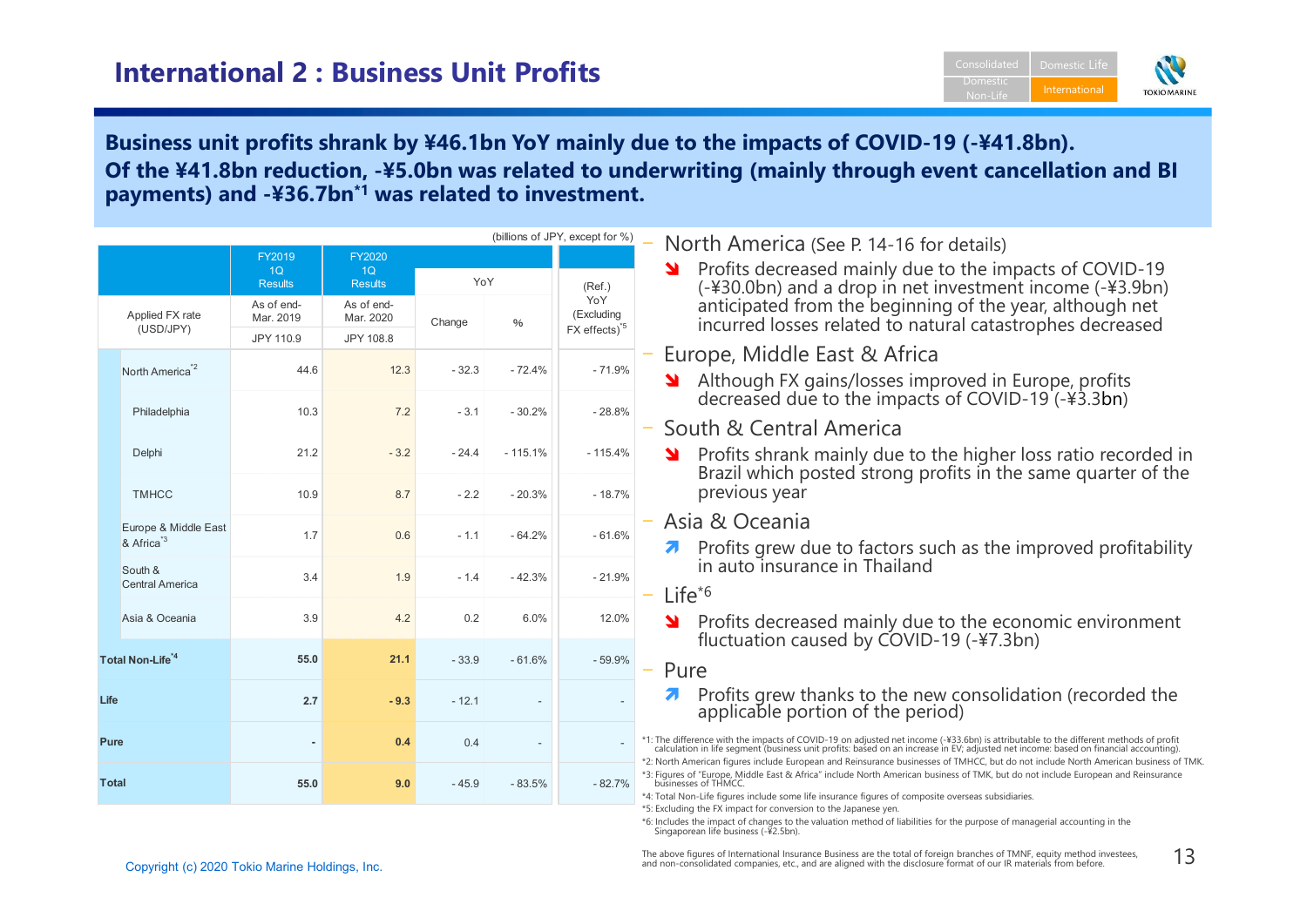

# ■ **Changes in Major P/L Items**

|                                           |                                      |                                       |          |                          | (billions of JPY, except for % and pt)                       |
|-------------------------------------------|--------------------------------------|---------------------------------------|----------|--------------------------|--------------------------------------------------------------|
|                                           | FY2019<br>1Q<br><b>Results</b>       | <b>FY2020</b><br>1Q<br><b>Results</b> | YoY      |                          | (Ref.)                                                       |
| <b>FX</b> rates<br>(USD/JPY)              | As of end-<br>Mar. 2019<br>JPY 110.9 | As of end-<br>Mar. 2020<br>JPY 108.8  | Change   | $\%$                     | YoY<br>(Excluding<br>$FX$ effects) <sup><math>2</math></sup> |
| Net premiums written                      | 87.2                                 | 82.4                                  | $-4.8$   | $-5.5%$                  | $-3.7%$                                                      |
| Net premium earned                        | 93.6                                 | 90.4                                  | $-3.1$   | $-3.4%$                  | $-1.4%$                                                      |
| Net incurred losses                       | 62.9                                 | 58.2                                  | $-4.6$   | $-7.5%$                  | $-5.6%$                                                      |
| Nat-Cat losses                            | 5.3                                  | 1.2                                   | $-4.0$   | $-77.1%$                 | $-76.6%$                                                     |
| Commissions / Other Underwriting expenses | 29.1                                 | 27.8                                  | $-1.2$   | $-4.4%$                  | $-2.5%$                                                      |
| Underwriting profit                       | 1.5                                  | 4.4                                   | 2.8      | 180.0%                   | 185.6%                                                       |
| Net investment income / loss              | 10.0                                 | 3.9                                   | $-6.0$   | $-60.8%$                 | $-60.0%$                                                     |
| <b>Business unit profits</b>              | 10.3                                 | 7.2                                   | $-3.1$   | $-30.2%$                 | $-28.8%$                                                     |
| Loss ratio <sup>*1</sup>                  | 67.2%                                | 64.3%                                 | $-2.9pt$ |                          |                                                              |
| Expense ratio <sup>*1</sup>               | 31.1%                                | 30.8%                                 | $-0.3pt$ | $\overline{\phantom{0}}$ |                                                              |
| Combined ratio <sup>*1</sup>              | 98.3%                                | 95.1%                                 | $-3.2pt$ |                          |                                                              |

\*1: Denominator used is net premiums earned

\*2: Excluding FX effects due to yen conversion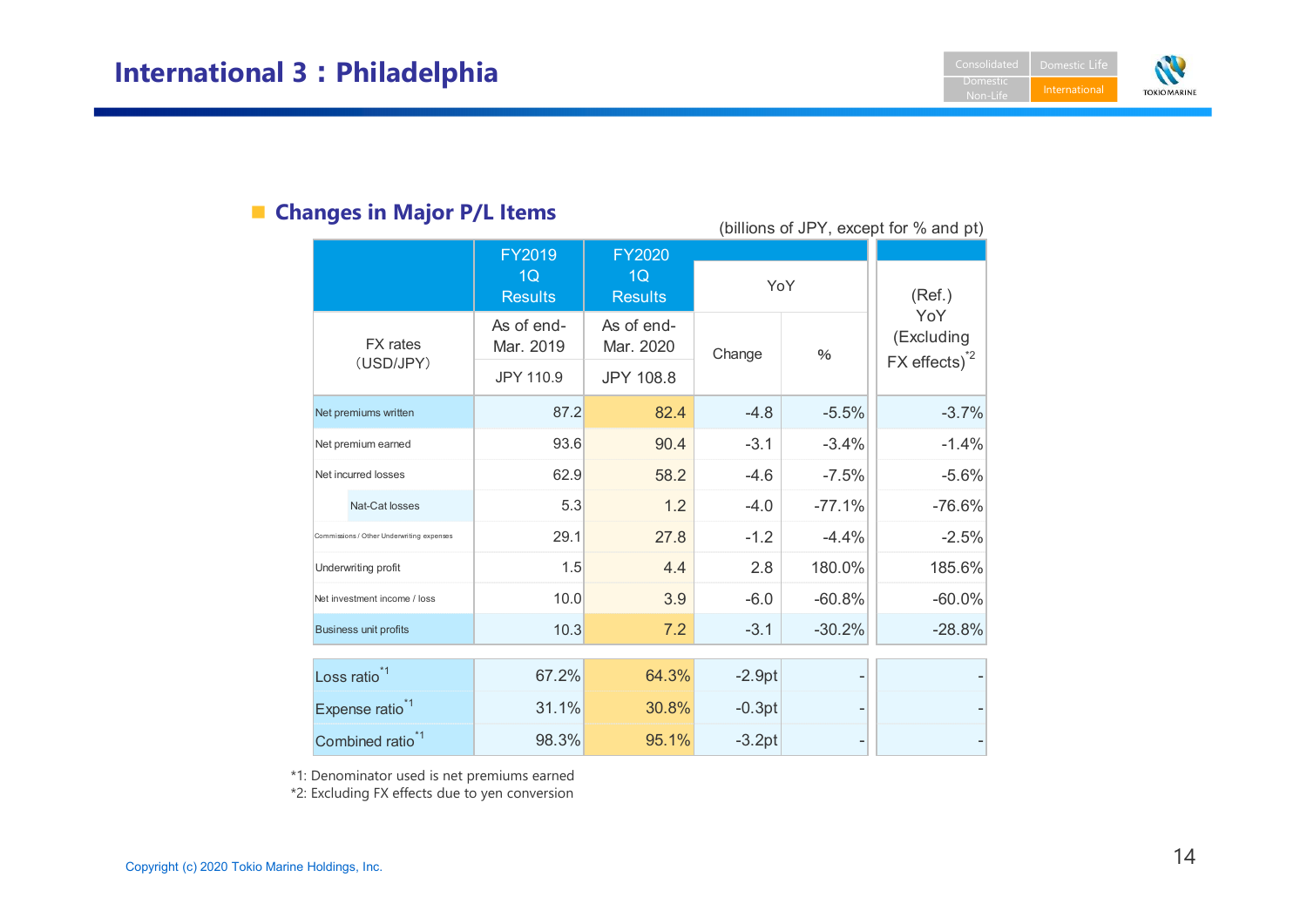**Domestic** International **TOKIO MARINE** 

# **■ Changes in Major P/L Items**

|                                           |                                            |                                                   |          |           | (billions of JPY, except for % and pt)                       |
|-------------------------------------------|--------------------------------------------|---------------------------------------------------|----------|-----------|--------------------------------------------------------------|
|                                           | FY2019<br>1 <sub>O</sub><br><b>Results</b> | <b>FY2020</b><br>1 <sub>O</sub><br><b>Results</b> | YoY      |           | (Ref.)                                                       |
| <b>FX</b> rates<br>(USD/JPY)              | As of end-<br>Mar. 2019                    | As of end-<br>Mar. 2020                           | Change   | $\%$      | YoY<br>(Excluding<br>$FX$ effects) <sup><math>2</math></sup> |
|                                           | JPY 110.9                                  | JPY 108.8                                         |          |           |                                                              |
| Net premiums written                      | 76.0                                       | 80.9                                              | 4.9      | 6.5%      | 8.6%                                                         |
| Net premium earned                        | 66.5                                       | 71.6                                              | 5.1      | 7.7%      | 9.9%                                                         |
| Net incurred losses                       | 47.7                                       | 50.0                                              | 2.3      | 4.9%      | 7.0%                                                         |
| Nat-Cat losses                            |                                            |                                                   |          |           |                                                              |
| Commissions / Other Underwriting expenses | 17.7                                       | 19.9                                              | 2.2      | 12.7%     | 14.9%                                                        |
| Underwriting profit                       | 1.0                                        | 1.5                                               | 0.5      | 52.9%     | 55.9%                                                        |
| Net investment income / loss              | 43.7                                       | $-2.2$                                            | $-45.9$  | $-105.1%$ | $-105.2%$                                                    |
| <b>Business unit profits</b>              | 21.2                                       | $-3.2$                                            | $-24.4$  | $-115.1%$ | $-115.4%$                                                    |
| Loss ratio <sup>*1</sup>                  | 71.8%                                      | 69.9%                                             | $-1.9pt$ | ۰         |                                                              |
| Expense ratio <sup>*1</sup>               | 26.7%                                      | 27.9%                                             | 1.2pt    | -         |                                                              |
| Combined ratio <sup>*1</sup>              | 98.4%                                      | 97.8%                                             | $-0.7pt$ |           |                                                              |

**■ Net Premiums Written by Segment ■ Loss Ratio by Segment**

|                 | (billions of JPY, except for %)            |                                            |        |         |                                               |
|-----------------|--------------------------------------------|--------------------------------------------|--------|---------|-----------------------------------------------|
|                 | FY2019<br>1 <sub>O</sub><br><b>Results</b> | FY2020<br>1 <sub>O</sub><br><b>Results</b> |        | YoY     | (Ref.)                                        |
| <b>FX</b> rates | As of end-<br>Mar. 2019                    | As of end-<br>Mar. 2020                    | Change | $\%$    | YoY<br>(Excluding<br>FX effects) <sup>2</sup> |
| (USD/JPY)       | JPY 110.9                                  | JPY 108.8                                  |        |         |                                               |
| Non-life        | 40.6                                       | 45.8                                       | 5.2    | 12.9%   | 15.1%                                         |
| Life            | 35.4                                       | 35.0                                       | $-0.3$ | $-0.9%$ | 1.1%                                          |
| <b>Total</b>    | 76.0                                       | 80.9                                       | 4.9    | 6.5%    | 8.6%                                          |

<-¥45.9bn YoY decrease in net investment income>

Net investment income in the table on the left includes hedging gains/losses for stock price options. Excluding the impact, the YoY change in net investment income is -¥30.8bn.

| 9<br>$\overline{\mathbf{s}}$ | <b>FY2020</b><br>1Q<br><b>Results</b> | YoY           |                      | (Ref.)             |                        | <b>FY2019</b><br>1Q<br><b>Results</b> | <b>FY2020</b><br>1Q<br><b>Results</b> | Change   |
|------------------------------|---------------------------------------|---------------|----------------------|--------------------|------------------------|---------------------------------------|---------------------------------------|----------|
| ıd-<br>19                    | As of end-<br>Mar. 2020               | Change        | $\%$                 | YoY<br>(Excluding  | Non-life <sup>*1</sup> | 69.7%                                 | 72.4%                                 | 2.6pt    |
| 0.9                          | JPY 108.8                             |               |                      | $FX$ effects) $^2$ | $ Life^{\ast 1} $      | 73.6%                                 | 67.3%                                 | $-6.3pt$ |
| 40.6<br>25 A                 | 45.8<br>350                           | 5.2<br>$-0.3$ | 12.9%<br>$\sim$ 0.0% | 15.1%<br>110/      | Total <sup>*1</sup>    | 71.8%                                 | 69.9%                                 | $-1.9pt$ |

\*1: Denominator used is net premiums earned

\*2: Excluding FX effects due to yen conversion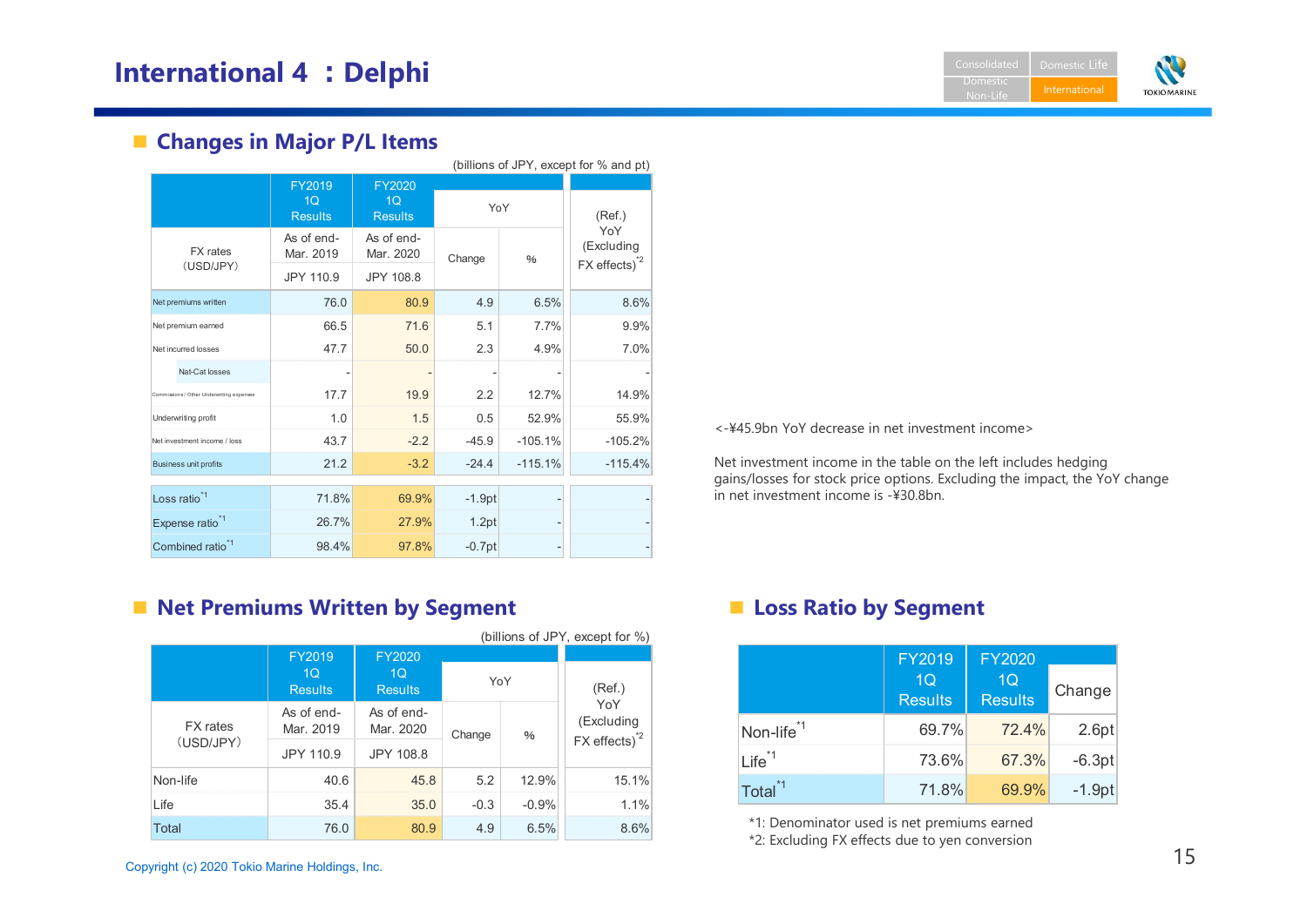**Domestic** International **TOKIO MARINE** 

# ■ **Changes in Major P/L Items**

|  | (billions of JPY, except for % and pt)    |                                |                                |          |                   |                                                              |
|--|-------------------------------------------|--------------------------------|--------------------------------|----------|-------------------|--------------------------------------------------------------|
|  |                                           | FY2019<br>1Q<br><b>Results</b> | FY2020<br>1Q<br><b>Results</b> | YoY      |                   | (Ref.)                                                       |
|  | <b>FX</b> rates<br>(USD/JPY)              | As of end-<br>Mar. 2019        | As of end-<br>Mar. 2020        | Change   | $\%$              | YoY<br>(Excluding<br>$FX$ effects) <sup><math>2</math></sup> |
|  |                                           | JPY 110.9                      | JPY 108.8                      |          |                   |                                                              |
|  | Net premiums written                      | 101.0                          | 110.7                          | 9.7      | 9.6%              | 11.8%                                                        |
|  | Net premium earned                        | 83.2                           | 94.0                           | 10.8     | 13.0%             | 15.3%                                                        |
|  | Net incurred losses                       | 53.8                           | 62.5                           | 8.6      | 16.1%             | 18.4%                                                        |
|  | Nat-Cat losses                            | 0.5                            | 0.2                            | $-0.2$   | $-41.8%$          | $-40.6%$                                                     |
|  | Commissions / Other Underwriting expenses | 19.7                           | 21.8                           | 2.0      | 10.3%             | 12.5%                                                        |
|  | Underwriting profit                       | 6.2                            | 6.7                            | 0.5      | 8.9%              | 11.1%                                                        |
|  | Net investment income / loss              | 7.3                            | 4.1                            | $-3.2$   | $-43.8%$          | $-42.7%$                                                     |
|  | <b>Business unit profits</b>              | 10.9                           | 8.7                            | $-2.2$   | $-20.3%$          | $-18.7%$                                                     |
|  | Loss ratio <sup>*1</sup>                  | 64.7%                          | 66.5%                          | 1.8pt    | $\overline{a}$    |                                                              |
|  | Expense ratio <sup>*1</sup>               | 23.8%                          | 23.2%                          | $-0.6pt$ | $\qquad \qquad -$ |                                                              |
|  | Combined ratio <sup>*1</sup>              | 88.5%                          | 89.7%                          | 1.2pt    |                   |                                                              |

# **■ Net Premiums Written by Segment ■ Loss Ratio by Segment**

|                         | (billions of JPY, except for %)  |                                  |        |       |                                                              |
|-------------------------|----------------------------------|----------------------------------|--------|-------|--------------------------------------------------------------|
|                         | FY2019                           | FY2020                           |        |       |                                                              |
|                         | 1 <sub>O</sub><br><b>Results</b> | 1 <sub>O</sub><br><b>Results</b> | YoY    |       | (Ref.)                                                       |
| <b>FX</b> rates         | As of end-<br>Mar. 2019          | As of end-<br>Mar. 2020          | Change | %     | YoY<br>(Excluding<br>$FX$ effects) <sup><math>2</math></sup> |
| (USD/JPY)               | JPY 110.9                        | JPY 108.8                        |        |       |                                                              |
| Non-life: North America | 33.3                             | 34.1                             | 0.8    | 2.5%  | 4.5%                                                         |
| A&H                     | 35.2                             | 40.4                             | 5.1    | 14.7% | 17.0%                                                        |
| International           | 32.4                             | 36.1                             | 3.6    | 11.4% | 13.6%                                                        |
| <b>Total</b>            | 101.0                            | 110.7                            | 9.7    | 9.6%  | 11.8%                                                        |

<Expense ratio and combined ratio>

The calculation method of expense ratio for the purpose of managerial accounting was changed effective 1Q FY2020. Accordingly, the expense ratio and combined ratio for FY2019 were recalculated using the new calculation method. This has not changed the bottom-line result.

| 0                       |        |       |                                                              |       | <b>FY2019</b>                         | <b>FY2020</b>        |                      |          |
|-------------------------|--------|-------|--------------------------------------------------------------|-------|---------------------------------------|----------------------|----------------------|----------|
| $\overline{\mathbf{s}}$ | YoY    |       | (Ref.)                                                       |       |                                       | 1Q<br><b>Results</b> | 1Q<br><b>Results</b> | Change   |
| ıd-<br>20               | Change | $\%$  | YoY<br>(Excluding<br>$FX$ effects) <sup><math>2</math></sup> |       | Non-life: North America <sup>*1</sup> | 59.7%                | 65.9%                | 6.2pt    |
| 8.8                     |        |       | $A8H^{1}$                                                    | 78.8% | 78.9%                                 | 0.1pt                |                      |          |
| 34.1                    | 0.8    | 2.5%  | 4.5%                                                         |       | International <sup>*1</sup>           | 47.6%                | 46.9%                | $-0.7pt$ |
| 40.4                    | 5.1    | 14.7% | 17.0%                                                        |       | Total <sup>*1</sup>                   | 64.7%                | 66.5%                | 1.8pt    |
| 36.1                    | 3.6    | 11.4% | 13.6%                                                        |       |                                       |                      |                      |          |

\*1: Denominator used is net premiums earned

\*2: Excluding FX effects due to yen conversion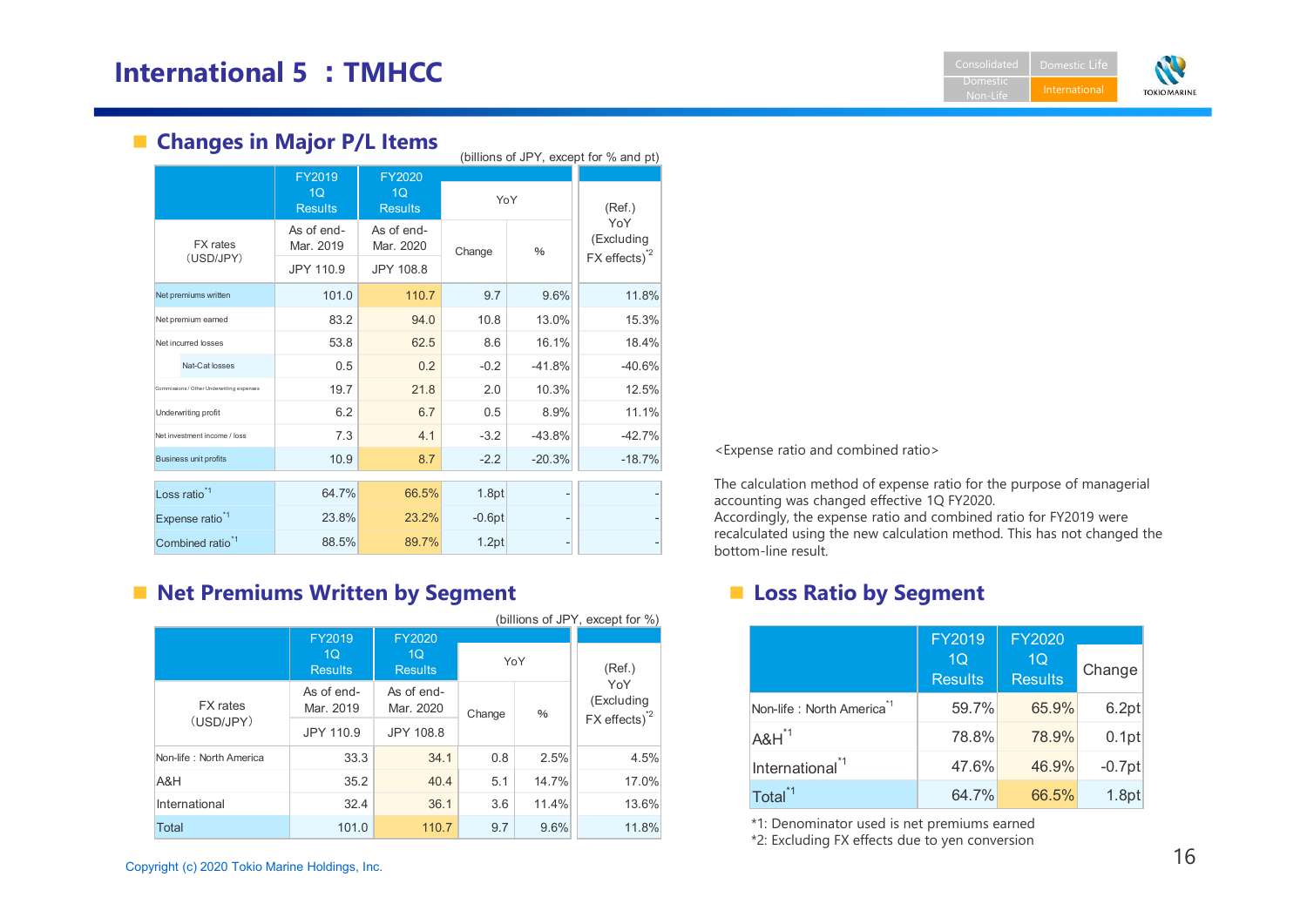

# **FY2020 Projections The Company**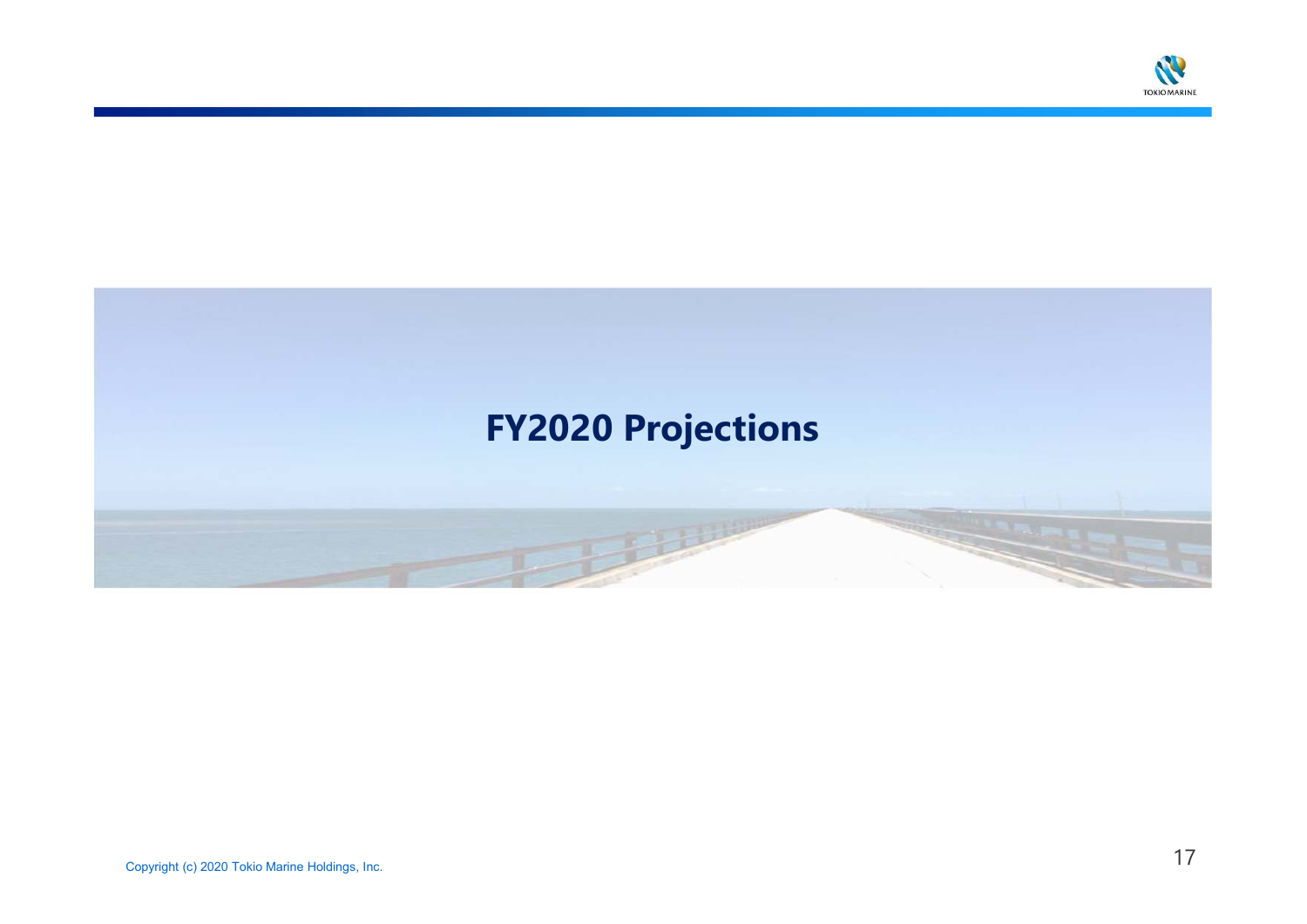## **Highlight**



**Adjusted net income for FY2020 is expected to grow +8% YoY to ¥310.0bn, subtracting the COVID-19 impacts of -¥100.0bn from the pre COVID-19 basis profits of ¥410.0bn.**

**■ Adjusted net income ■ Adjusted ROE**



See P. 27-28 for 2020 profits (pre COVID-19 basis) published in May.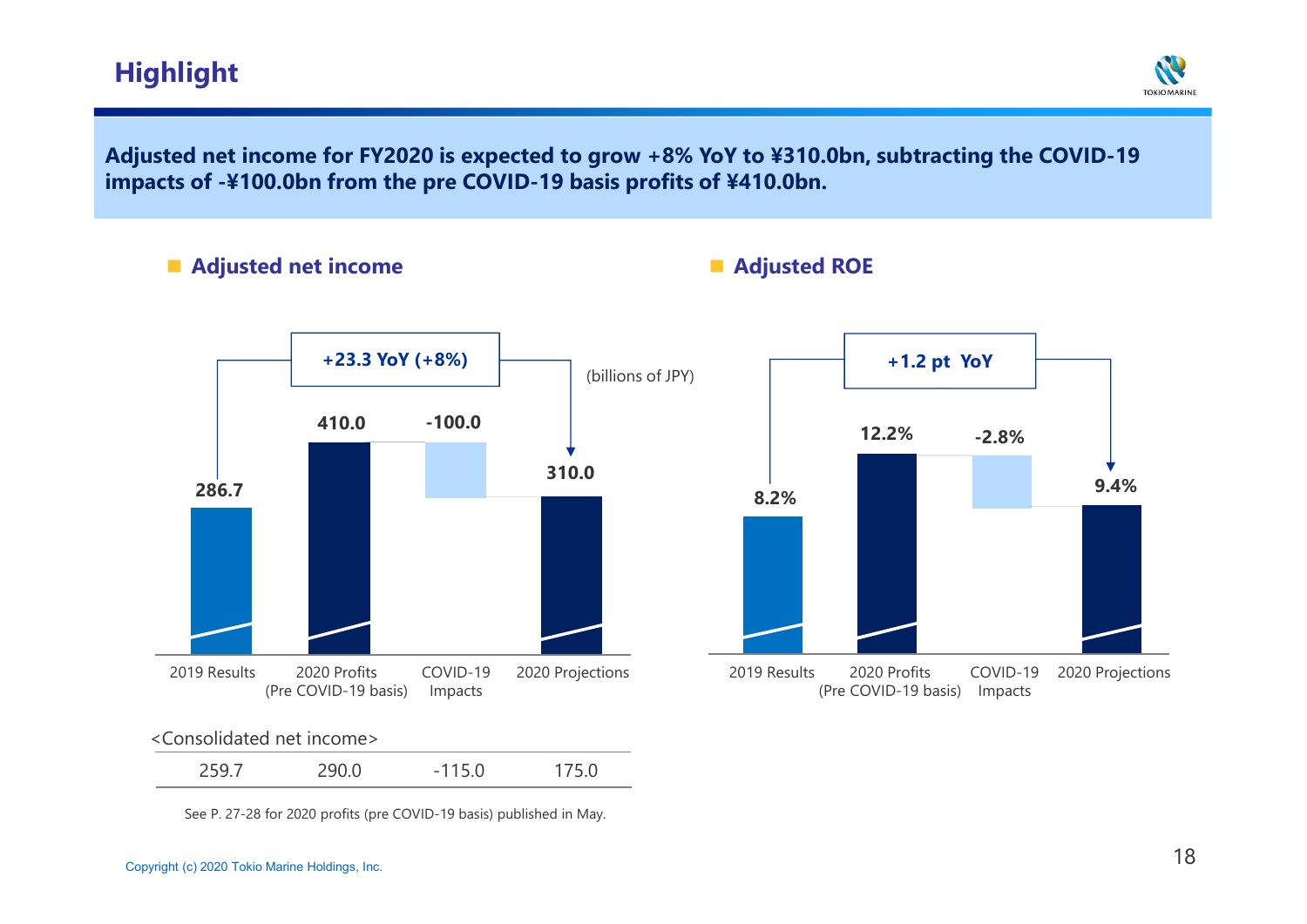# **Impacts of COVID-19**



#### **Expected negative impact of ¥100.0bn from COVID-19 mainly in the areas of international underwriting and investment.**

|                     |                                    | <b>Impacts on adjusted</b><br>net income (estimate)                                 | <b>Supplemental explanations</b>                                                                                                                                                                                                                                                                                                                                                                                                                                                                                                                                    |                                                                                                                                   |                                                                                                                |  |  |  |
|---------------------|------------------------------------|-------------------------------------------------------------------------------------|---------------------------------------------------------------------------------------------------------------------------------------------------------------------------------------------------------------------------------------------------------------------------------------------------------------------------------------------------------------------------------------------------------------------------------------------------------------------------------------------------------------------------------------------------------------------|-----------------------------------------------------------------------------------------------------------------------------------|----------------------------------------------------------------------------------------------------------------|--|--|--|
|                     | <b>Domestic</b><br><b>Non-Life</b> | $+45.0bn$<br>(+¥14.5bn in Apr.-Jun.)                                                | <b>Underwriting (Japan)</b><br>Auto: NPW will decrease due to a smaller number of new vehicle sales. Meanwhile,<br>net incurred losses will shrink as traffic accidents will decrease due to the reduced<br>traffic volume.<br>(Decrease in net incurred loss is partially offset by the increase in provisions for<br>underwriting result for the first year from improved profitability)<br>P.A.: NPW will shrink in travel insurance with the smaller number of travelers<br>Marine: NPW in cargo insurance will decline as the global distribution volume drops |                                                                                                                                   | -¥35.0bn, in line with<br>-¥30.0bn to -¥40.0bn<br>indicated in May<br>(billions of JPY)<br>This time<br>$+5.0$ |  |  |  |
| <u>Underwriting</u> | <b>Overseas</b>                    | $-457.0bn$<br>$(-443.3bn*1$ in Jan.-Jun.)<br>*1: Net incurred loss for key entities | Specialty: NPW will shrink for products whose premiums are proportional to sales<br><b>Underwriting (Overseas)</b><br>Event Cancellation: Expect certain payments for medium and large-size events<br>BI: Expect payments for contracts that explicitly cover communicable diseases<br>Other: Expect payments for Credit/Surety, etc.<br>Decrease in underwriting profit from decrease in premiums<br>Uncertainties concerning Non-Damage BI (conservative estimate)                                                                                                | <b>DNL</b><br>$+5.0$<br>Overseas<br>$-35.0 - 45.0$<br>$-30.0 - 40.0$<br><b>Total</b><br>Estimate additional losses<br>of -¥17.0bn | $-40.0$<br>$-35.0$                                                                                             |  |  |  |
|                     | <b>Domestic</b><br><b>Non-Life</b> | in Europe and the U.S.<br>$-46.0bn$<br>$(-44.5bn in Apr.-Jun.)$                     | <b>Investment (Japan/Overseas)</b><br>[Income: -¥15.0bn impact. Japan: -¥3.0bn, overseas: -¥12.0bn]<br>Interest and Dividend Income: Considering the status as of end of June, certain decrease is<br>expected for business-related equities and foreign bonds, etc.                                                                                                                                                                                                                                                                                                |                                                                                                                                   |                                                                                                                |  |  |  |
| Investment          | <b>Overseas</b>                    | $-442.0bn$<br>(-¥32.4bn in Jan.-Jun.)                                               | [Capital: -¥33.0bn impact. Japan: -¥3.0bn, overseas: -¥30.0bn]<br>Losses on sales or valuation of stocks, etc. <sup>*2</sup> : Certain losses expected mainly for North America<br>$\bullet$<br>Impairment: Default losses expected for credit risk assets mainly for overseas<br>*2: Valuation loss of -¥8.0bn (Market price fluctuation is recognized in PL as valuation loss under US GAAP)                                                                                                                                                                      |                                                                                                                                   |                                                                                                                |  |  |  |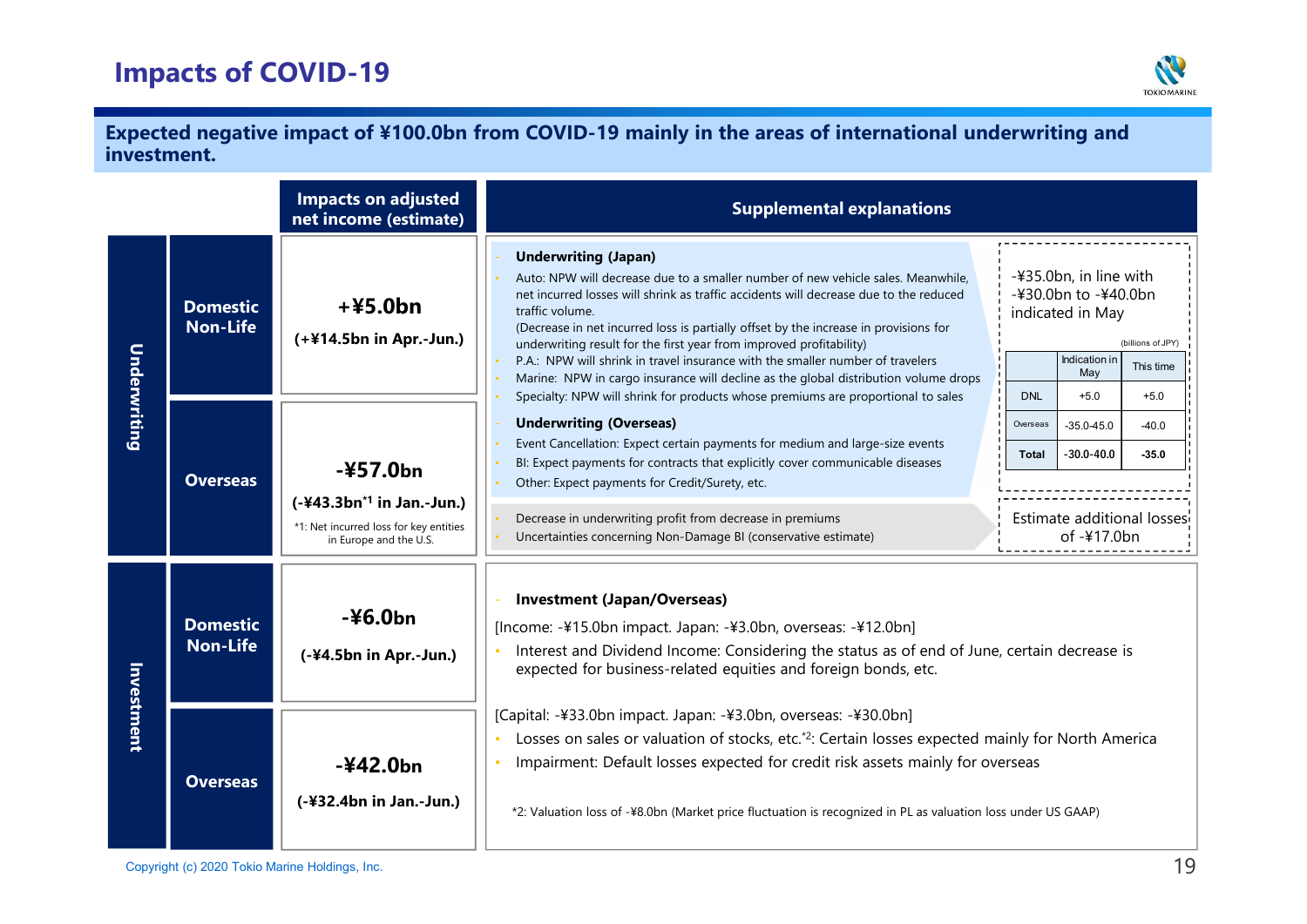

**In FY2020, business unit profits are projected to increase in Domestic Non-life due to a decrease in natural catastrophes and in Domestic Life due to the improved market environment but are expected to decrease in International Insurance due to the impacts of COVID-19.**



<sup>\*1:</sup> Increase in MCEV \*2: Increase in EV for life insurance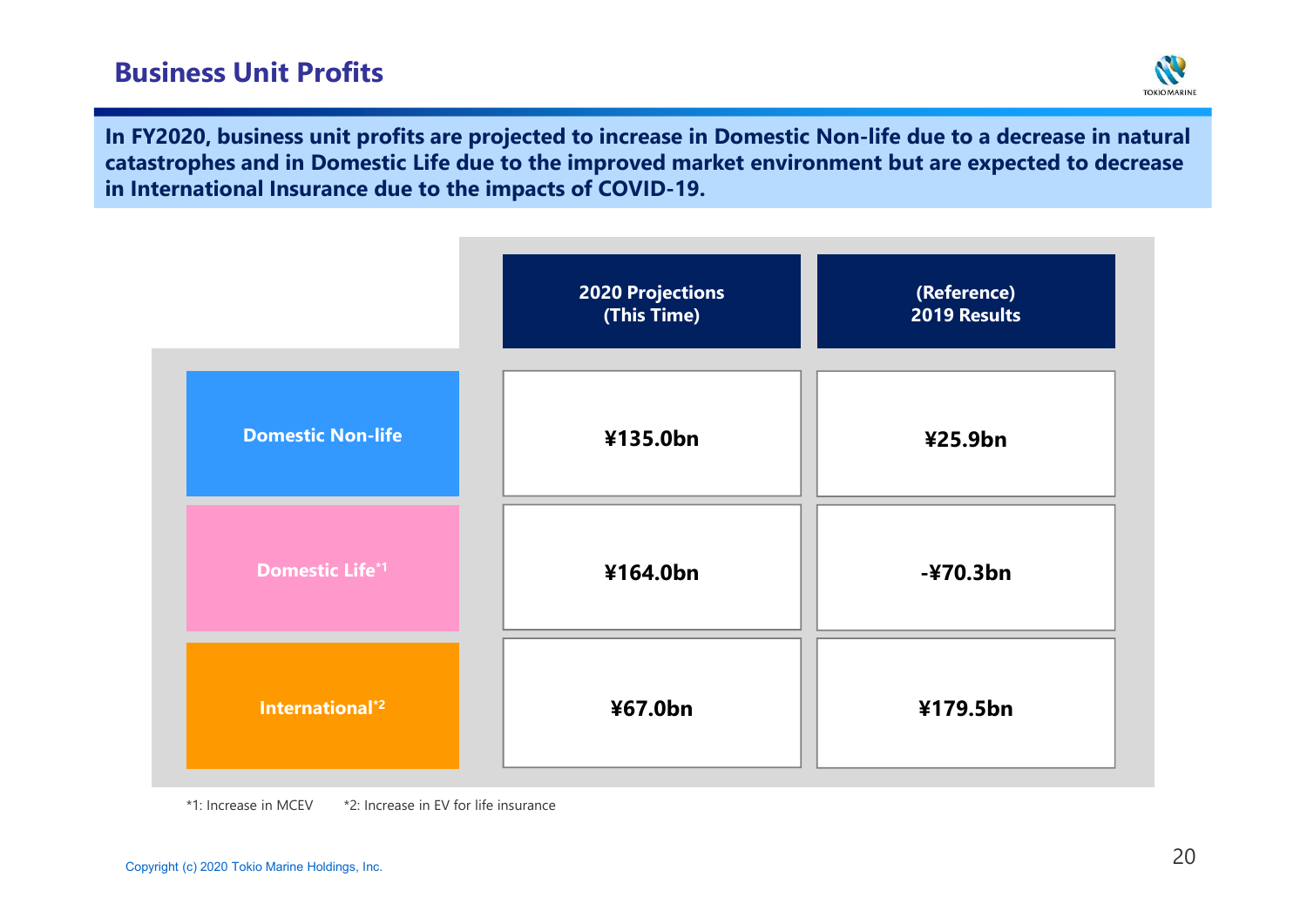

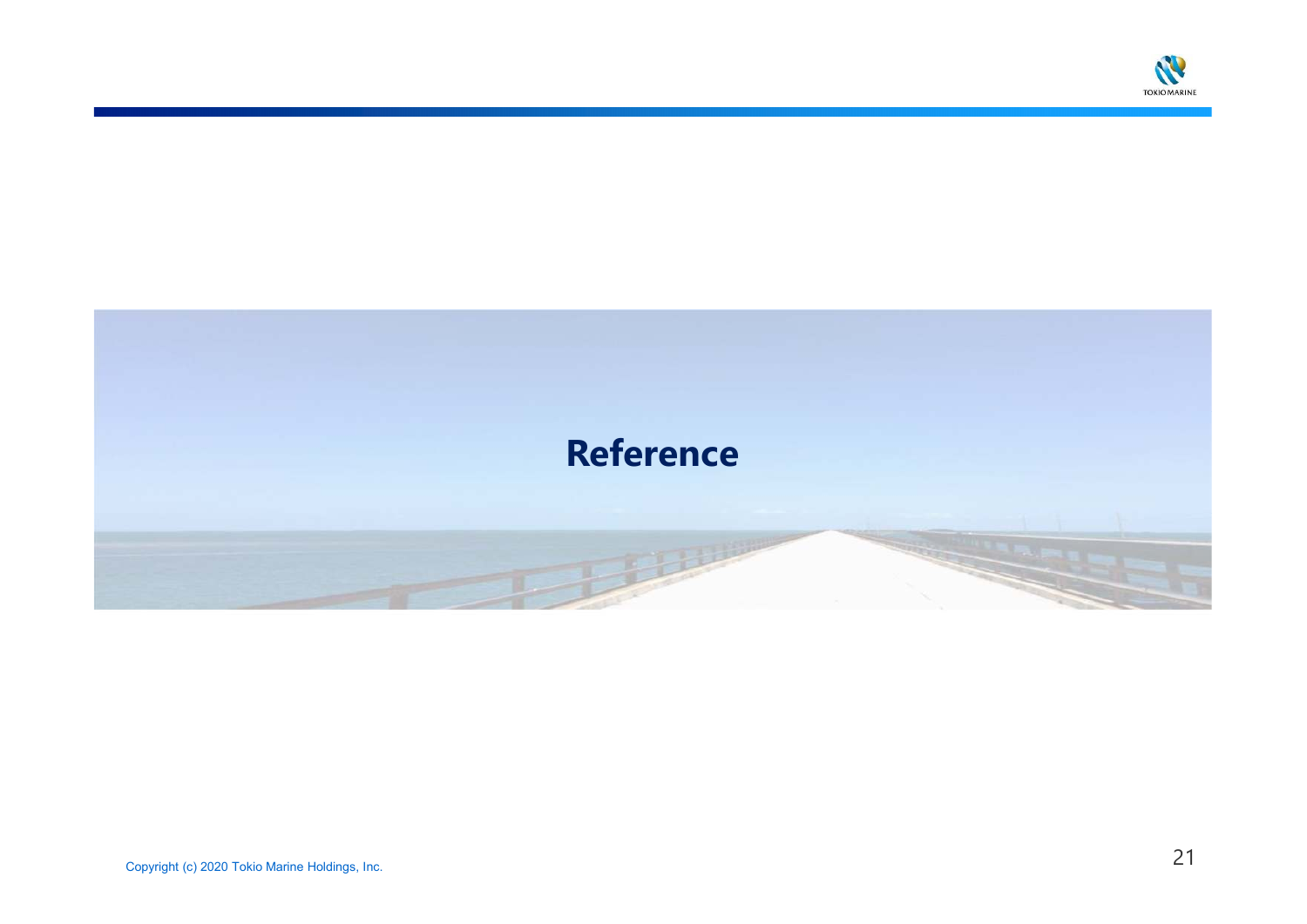

#### **Adjusted Net Income (Group total)**

**Enhancing transparency and comparability /Linking with shareholder return**

- $\bullet$  For the Group total, **"Adjusted Net Income"**  based on financial accounting is used from the perspective of enhancing transparency and comparability as well as linking with shareholder return
- $\bullet$  Profit indicator for the Group total as the base for calculating capital efficiency (adjusted ROE) and source of dividends

#### **Business Unit Profits**

#### **Creating long-term corporate value**

- 0 For each business domain, **"Business Unit Profits"** is used from the perspective of accurately assessing corporate value including economic value, etc. for the purpose of longterm expansion
- 0 Use MCEV (market-consistent embedded value) for domestic life, which reflects the economic value of the business more accurately

|                          |                                                               | <b>Adjusted Net Income</b>                          | <b>Business Unit Profits</b>                       |
|--------------------------|---------------------------------------------------------------|-----------------------------------------------------|----------------------------------------------------|
| <b>Domestic non-life</b> | Gains or losses on sales of<br>business-related equities      | Included                                            | Excluded                                           |
|                          | Provision for reserves of capital<br>nature, etc.             | Excluded                                            | Excluded                                           |
| <b>Domestic life</b>     |                                                               | Adjust the financial accounting<br>basis net income | Increase in MCEV<br>during the current fiscal year |
| Other than the above     | Amortization of goodwill and<br>other intangible fixed assets | Excluded                                            | Excluded                                           |

#### **<Main differences>**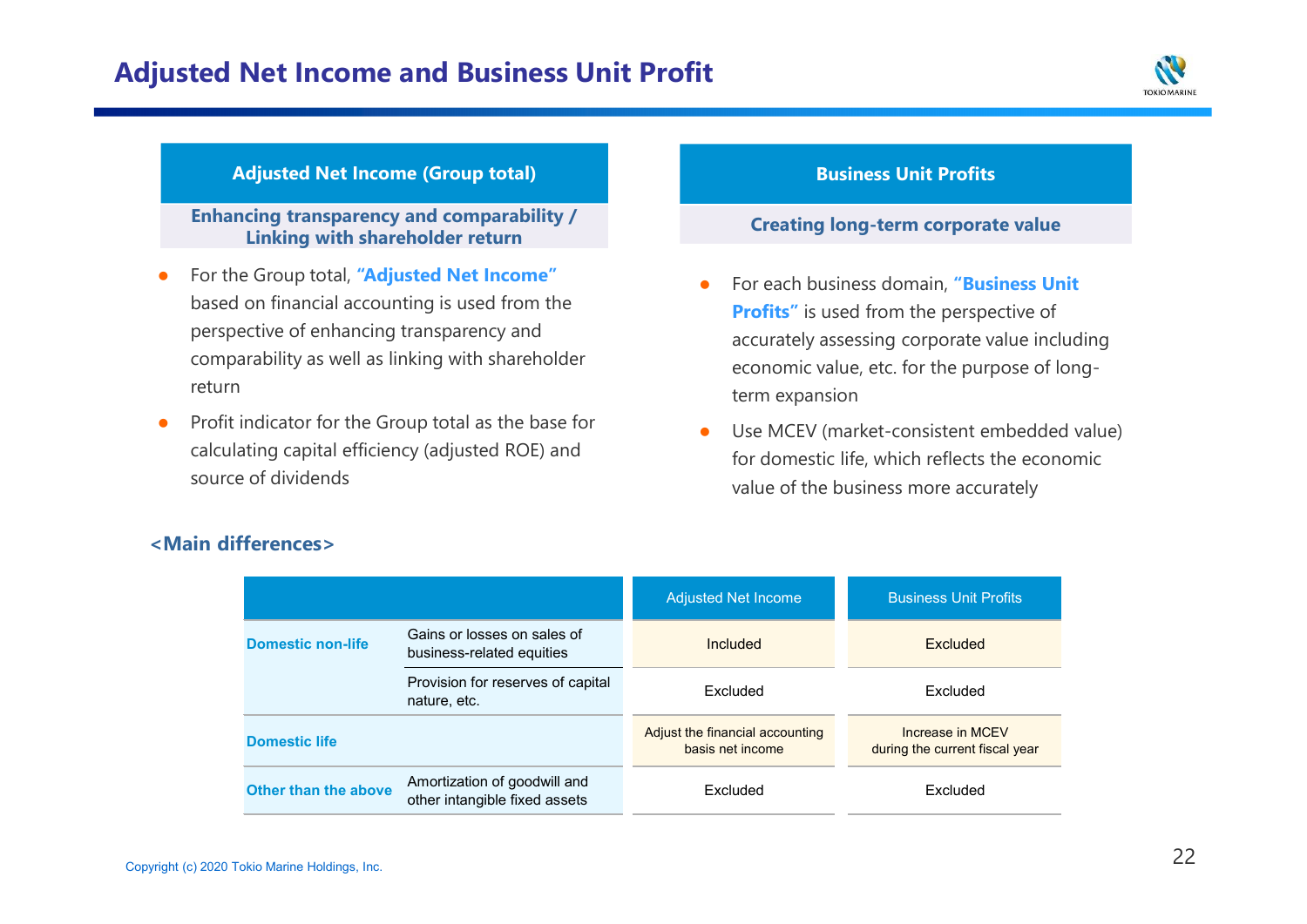## **Definition of KPIs**



#### **Definition of Adjusted Net Income / Adjusted Net Assets / Adjusted ROE**

 $\bullet$ **Adjusted Net Income\*<sup>1</sup>**

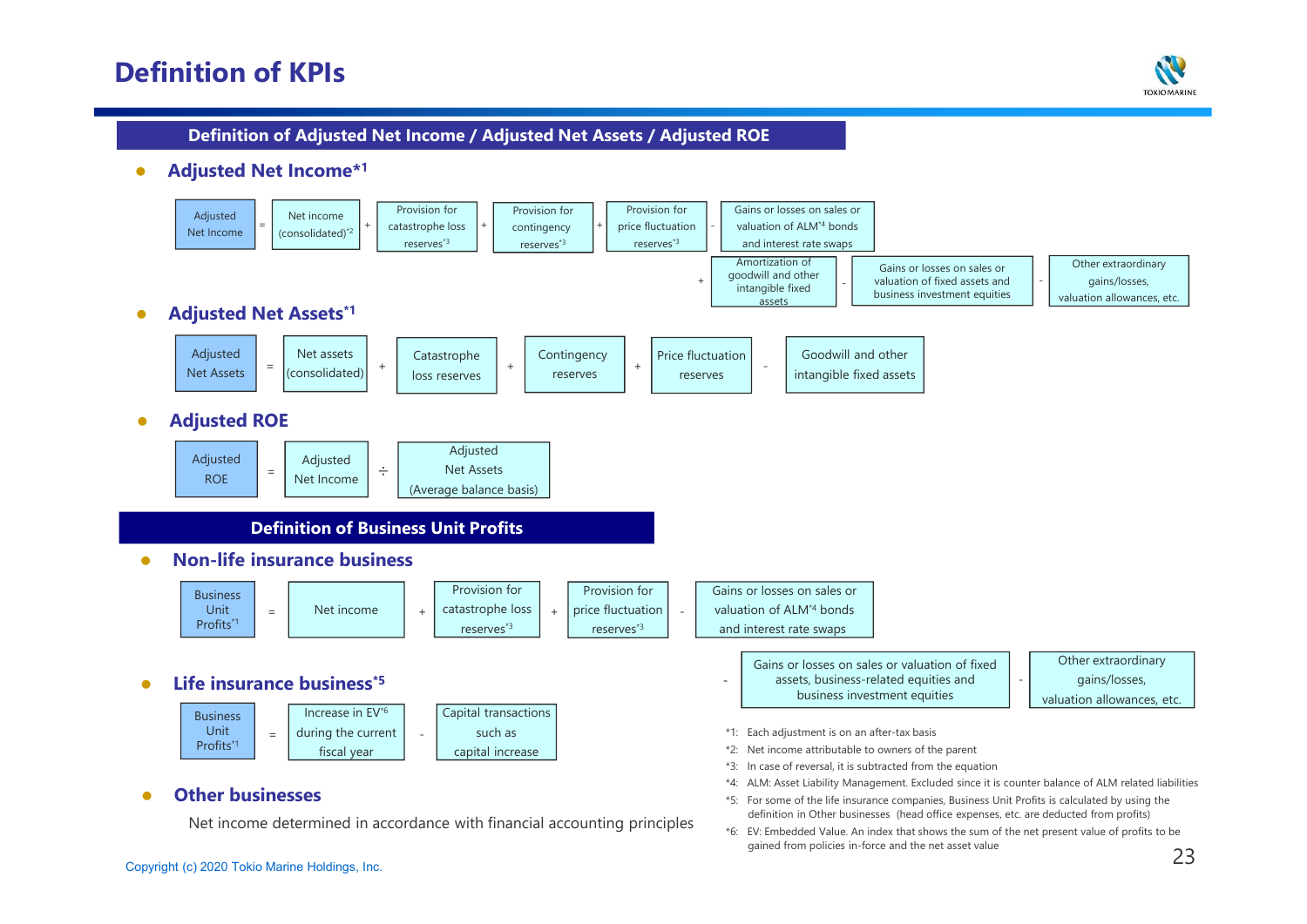

## **<sup>第</sup>1四半期度決算における修正純利益は、前年同期⽐+XX億円増益のX,XXX億円Adjusted net income for 1Q FY2020 was ¥141.0bn, down ¥6.6bn YoY.**

| <b>Reconciliation*1</b>                                                                     |                              |                              | (billions of JPY)    |  |
|---------------------------------------------------------------------------------------------|------------------------------|------------------------------|----------------------|--|
| Note: Factors positive to profits are showed<br>with a "plus" sign                          | 2019<br>10<br><b>Results</b> | 2020<br>10<br><b>Results</b> | YoY<br><b>Change</b> |  |
| Net income attributable to owners of the parent<br>(consolidated)                           | 112.7                        | 99.2                         | $-13.4$              |  |
| Provision for catastrophe loss reserves <sup>*2</sup>                                       | $+15.7$                      | $+15.8$                      | 0.1                  |  |
| Provision for contingency reserves <sup>2</sup>                                             | $+0.3$                       | $+0.2$                       | $-0.1$               |  |
| Provision for price fluctuation reserves <sup>*2</sup>                                      | $+1.4$                       | $+1.7$                       | 0.3                  |  |
| Gains or losses on sales or valuation of ALM <sup>*3</sup> bonds<br>and interest rate swaps | $-1.3$                       | $+0.4$                       | 1.7                  |  |
| Gains or losses on sales or valuation of fixed assets<br>and business investment equities   | $+0.1$                       | $+0.7$                       | 0.5                  |  |
| Amortization of goodwill and other intangible fixed<br>assets                               | $+18.6$                      | $+22.4$                      | 3.7                  |  |
| Other extraordinary gains/losses,<br>valuation allowances, etc.                             | $+0.0$                       | $+0.3$                       | 0.3                  |  |
| <b>Adjusted Net Income</b>                                                                  | 147.6                        | 141.0                        | $-6.6$               |  |

\*1 Each adjustment is on an after-tax basis

\*2 Reversals are subtracted

\*3 ALM: Asset Liability management

Excluded as counter balance items against market value fluctuations of liabilities under ALM

Gains or losses on sales or valuation of ALM bonds and interest rate swaps:

**Reversal effect of deducting gains on sales of** domestic bonds in the previous year for the purpose of position adjustments (increases reconciling amount)

Amortization of goodwill and other intangible fixedassets:

 $\lambda$  Increase in the amount of amortization of goodwill and other intangible fixed assets following the acquisition of Pure (increases reconciling amount)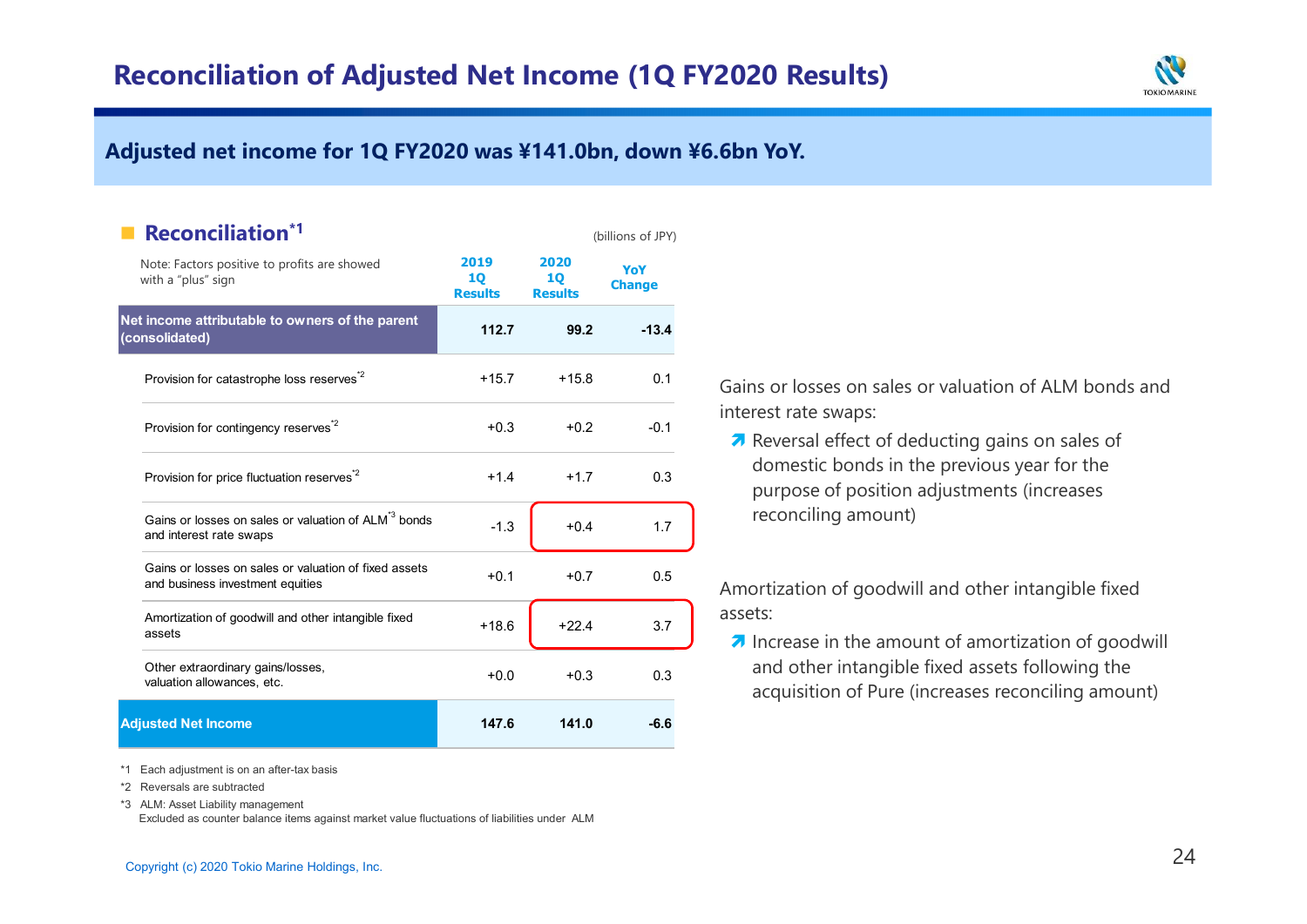

# ■ **Net incurred losses relating to natural catastrophes** (business unit profit basis)

| Before tax               | 2019 1Q Result | 2020 1Q Result | <b>YoY Change</b><br>$" +"$ means<br>negative for profits,<br>while "-" means<br>positive for profits) | FY2020 Original<br>Full-year<br>Projections |
|--------------------------|----------------|----------------|--------------------------------------------------------------------------------------------------------|---------------------------------------------|
| <b>Domestic Non-life</b> | 0.0            | 2.9            | $+2.8$                                                                                                 | 58.0                                        |
| International            | 5.9            | 2.2            | $-3.7$                                                                                                 | 49.0                                        |
| Total                    | 5.9            | 5.1            | $-0.8$                                                                                                 | 107.0                                       |

(billions of JPY)

After tax<sup>\*</sup>

| <b>Domestic Non-life</b> | $0.0\,$ | 2.0    | $+2.0$ |            |
|--------------------------|---------|--------|--------|------------|
| International            | 4.6     | ⇁<br>. | $-2.9$ | 38.C       |
| Total                    | 4.,     | 3.8    | $-0.8$ | 79.、<br>.8 |

\* After-tax figures are approximate calculations.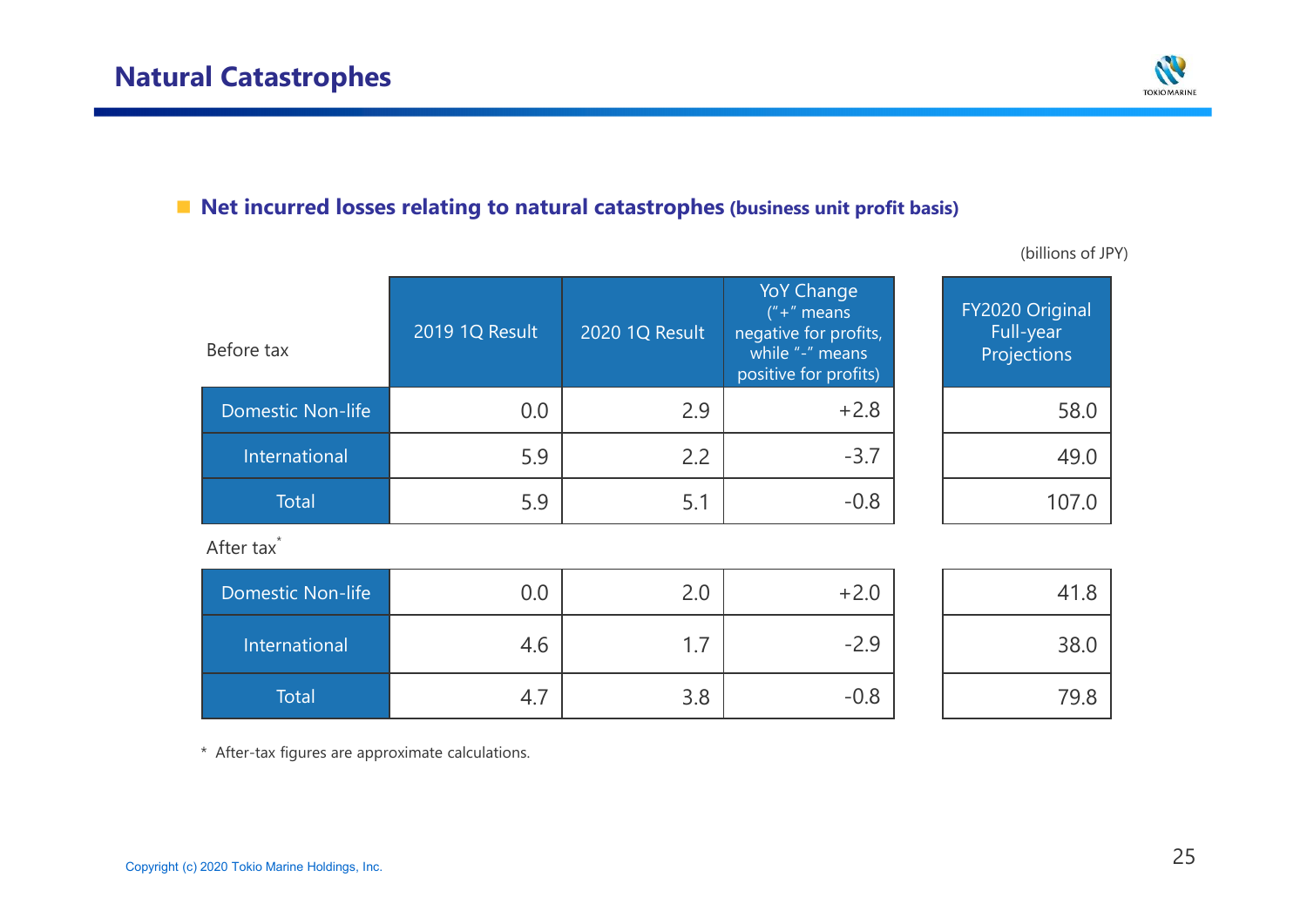

#### **Underwriting profit increased by ¥2.9bn YoY to ¥4.6bn mainly due to <sup>a</sup> reduction in net incurred losses. Net investment income and other rose by ¥0.4bn YoY to ¥0.6bn mainly due to an increase in gains on sales of securities.**

**As a result of the above, net income grew by ¥2.4bn YoY to ¥3.3bn.**

|                                   |                                                                                          | FY2019<br>10 <sub>1</sub><br><b>Results</b> | FY2020<br>10 <sub>1</sub><br><b>Results</b> | COVID-19<br>Impacts | YoY<br>Change |
|-----------------------------------|------------------------------------------------------------------------------------------|---------------------------------------------|---------------------------------------------|---------------------|---------------|
| <b>Underwriting profit/loss</b>   |                                                                                          | 1.6                                         | 4.6                                         | 0.4                 | 2.9           |
|                                   | (Underwriting profit/loss: excluding<br>provision/reversal of catastrophe loss reserves) | 2.9                                         | 5.4                                         |                     | 2.4           |
|                                   | Net premiums written (Private insurance)                                                 | 33.6                                        | 33.3                                        |                     | $-0.3$        |
|                                   | Net premiums earned (Private insurance)                                                  | 31.9                                        | 32.8                                        |                     | 0.8           |
|                                   | Net incurred losses (Private insurance)*                                                 | $-18.1$                                     | $-16.1$                                     |                     | 2.0           |
|                                   | Natural catastrophe losses                                                               | $-0.0$                                      |                                             |                     | 0.0           |
|                                   | Other than above                                                                         | $-18.1$                                     | $-16.1$                                     |                     | 2.0           |
|                                   | Business expenses (Private insurance)                                                    | $-11.3$                                     | $-11.4$                                     |                     | $-0.1$        |
|                                   | Provision/Reversal of catastrophe loss reserves                                          | $-1.3$                                      | $-0.8$                                      |                     | 0.4           |
|                                   | Fire                                                                                     | $-0.3$                                      | 0.0                                         |                     | 0.3           |
|                                   | Auto                                                                                     | $-0.7$                                      | $-0.7$                                      |                     | $-0.0$        |
|                                   | Net investment income (loss) and other                                                   | 0.1                                         | 0.6                                         | 0.0                 | 0.4           |
|                                   | Net investment income/loss                                                               | 0.3                                         | 0.7                                         |                     | 0.3           |
|                                   | Interest and dividends                                                                   | 0.8                                         | 0.7                                         |                     | $-0.0$        |
|                                   | Gains/Losses on sales of securities                                                      | 0.0                                         | 0.5                                         |                     | 0.4           |
|                                   | Gains/Losses on derivatives                                                              | $-0.2$                                      | $-0.1$                                      |                     | 0.0           |
|                                   | <b>Ordinary profit/loss</b>                                                              | $1.1$                                       | 4.7                                         |                     | 3.5           |
| <b>Extraordinary gains/losses</b> |                                                                                          | 0.0                                         | $-0.0$                                      |                     | $-0.0$        |
|                                   | <b>Net income/loss</b>                                                                   | 0.8                                         | 3.3                                         | 0.2                 | 2.4           |
|                                   | Loss ratio (Private insurance, E/I basis)*                                               | 56.9%                                       | 49.6%                                       |                     | $-7.3pt$      |
|                                   | <b>Expense ratio</b> (Private insurance)                                                 | 33.7%                                       | 34.4%                                       |                     | 0.8pt         |
|                                   | E/I Combined ratio (Private insurance)*                                                  | 90.6%                                       | 84.1%                                       |                     | $-6.5pt$      |

(billions of JPY)

## — Underwriting Profit

¥2.9bn increase YoY to ¥4.6bn mainly due to the following factors

- **•** Net premiums written (Private insurance):
	- **Solution 2** Decrease in new contracts and increase in premiums ceded in fine in fire
- **•** Net incurred losses (Private insurance):
	- **7** Decrease in traffic accidents due to COVID-19 related stay at known as lining home policies
- Catastrophe loss reserves:
	- $\overline{\bullet}$  Takedown due to a rise in the W/P loss ratio in fire
- Net Investment Income and Other
	- $\lambda$  ¥0.4bn increase YoY to ¥0.6bn mainly due to an increase in gains on sales of securities caused by an increase in the sales amount of business-related equities

## — Net Income

■ ¥2.4bn increase YoY to ¥3.3bn due to the above factors, etc.

\* Including loss adjustment expenses.

 <sup>26</sup> 1. Plus and minus of the figures in the above table correspond to positive and negative to profit respectively. 2. Private insurance includes all lines excluding compulsory automobile liability insurance and residential earthquake insurance.

Notes: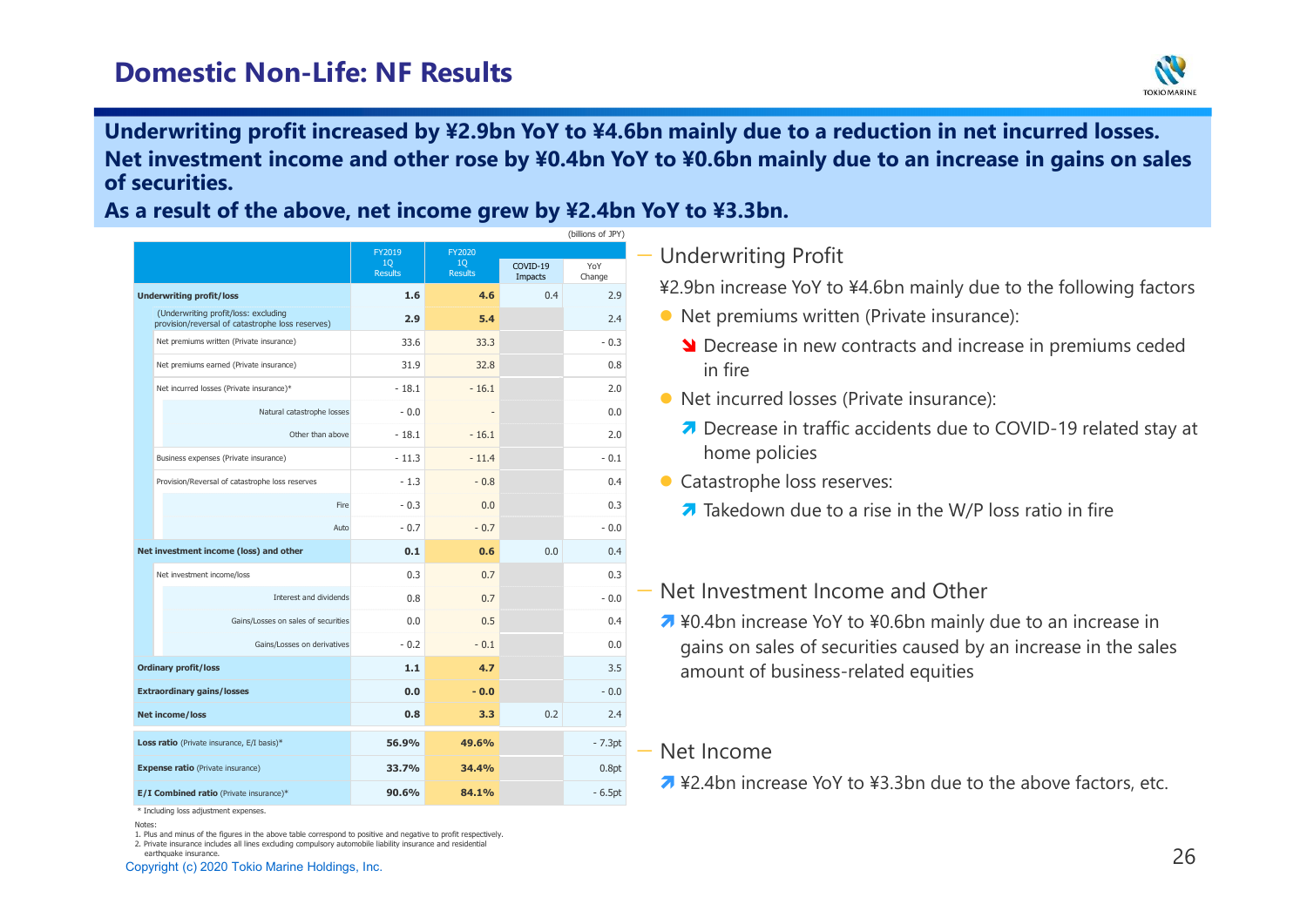# **FY2020 Profits (Pre COVID-19 Basis) ①**



Given the difficulty in making a reasonable estimate of the impact of COVID-19, FY2020 profits are not available at present. We will promptly disclose them when it becomes possible to make a reasonable calculation.

Figures based on our actual capabilities, excluding the impact of COVID-19, are expected to improve steadily thanks to the growth of each business.

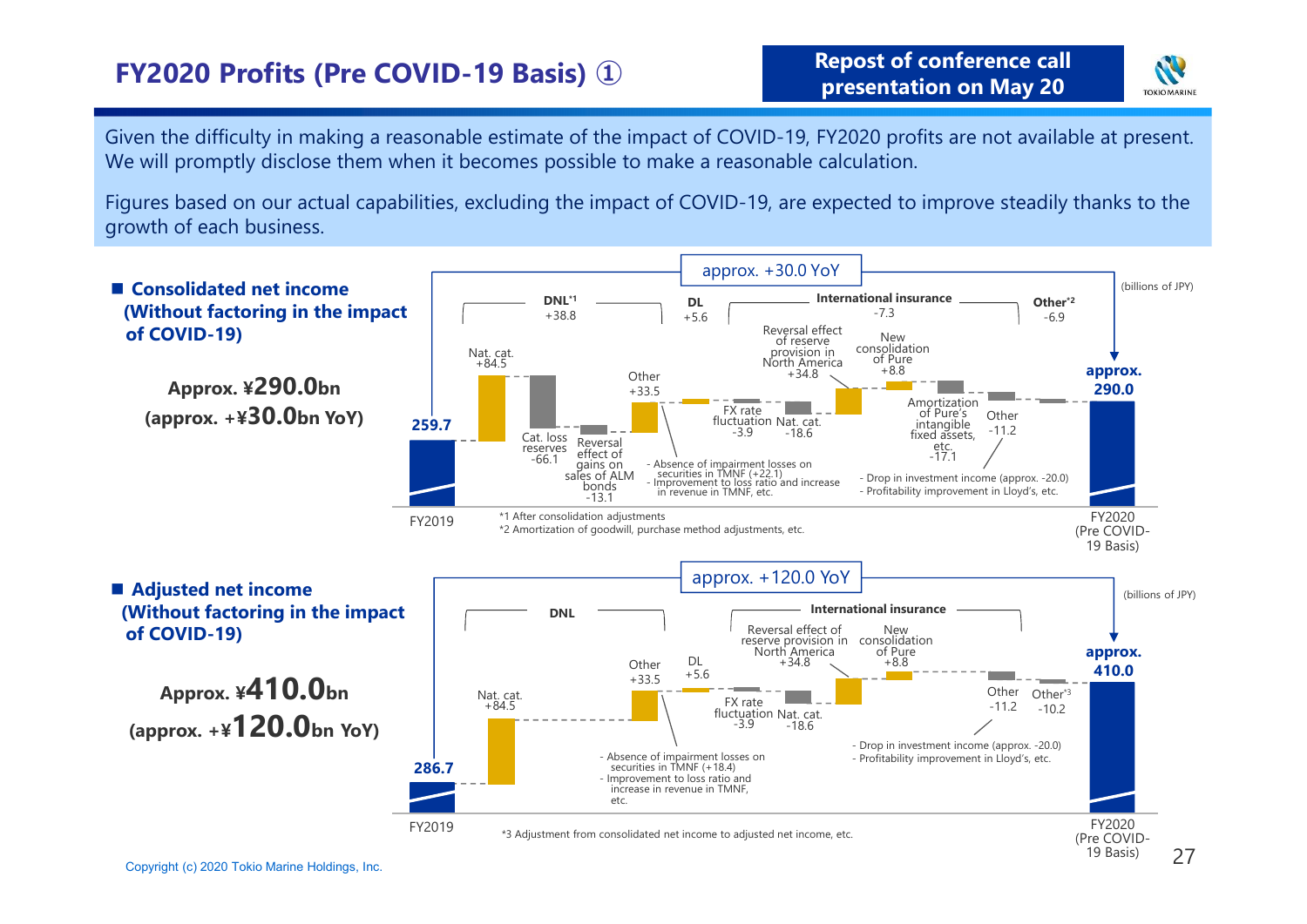# **FY2020 Profits (Pre COVID-19 Basis) ②**



|                                                                 |                                 |                                 | (billions of JPY) |  |
|-----------------------------------------------------------------|---------------------------------|---------------------------------|-------------------|--|
|                                                                 | <b>FY2019</b><br><b>Results</b> | <b>FY2020</b><br><b>Profits</b> | <b>YoY</b>        |  |
|                                                                 |                                 | (Pre COVID-19 Basis)            | Change            |  |
| <group total=""></group>                                        |                                 |                                 |                   |  |
| <b>Adjusted Net Income</b>                                      | 286.7                           | approx. 410.0                   | about 120.0       |  |
| <b>Adjusted ROE</b>                                             | 8.2%                            | approx. 12.2%                   | about 4.0pt       |  |
| <by (business="" business="" domein="" profit)="" unit=""></by> |                                 |                                 |                   |  |
| <b>Domestic Non-Life</b>                                        | 25.9                            | 134.0                           | 108.0             |  |
| <b>TMNF</b>                                                     | 26.0                            | 124.0                           | 97.9              |  |
| <b>Domestic Life*1</b>                                          | $-70.3$                         | 67.0                            | 137.3             |  |
| <b>TMNL</b>                                                     | $-70.3$                         | 66.0                            | 136.3             |  |
| <b>International Insurance</b>                                  | 179.5                           | 177.0                           | $-2.5$            |  |
| North America                                                   | 147.2                           | 149.0                           | 1.7               |  |
| Philadelphia                                                    | 27.0                            | 40.0                            | 12.9              |  |
| Dlephi                                                          | 76.5                            | 62.0                            | $-14.5$           |  |
| <b>TMHCC</b>                                                    | 41.9                            | 44.0                            | 2.0               |  |
| Europe & Middle East<br>& Africa                                | 2.2                             | 8.0                             | 5.7               |  |
| South & Central America                                         | 10.8                            | 6.0                             | $-4.8$            |  |
| Asia & Oceania                                                  | 16.6                            | 11.0                            | $-5.6$            |  |
| International Non-Life*2                                        | 179.0                           | 176.0                           | $-3.0$            |  |
| <b>International Life</b>                                       | 12.9                            | 4.0                             | $-8.9$            |  |
| Pure                                                            |                                 | 9.0                             | 9.0               |  |
| <b>Financial &amp; General</b>                                  | 5.3                             | 5.0                             | $-0.3$            |  |

\*1: Excluding capital transactions

\*2: International Non-Life figures include some life insurance figures of composite overseas subsidiaries